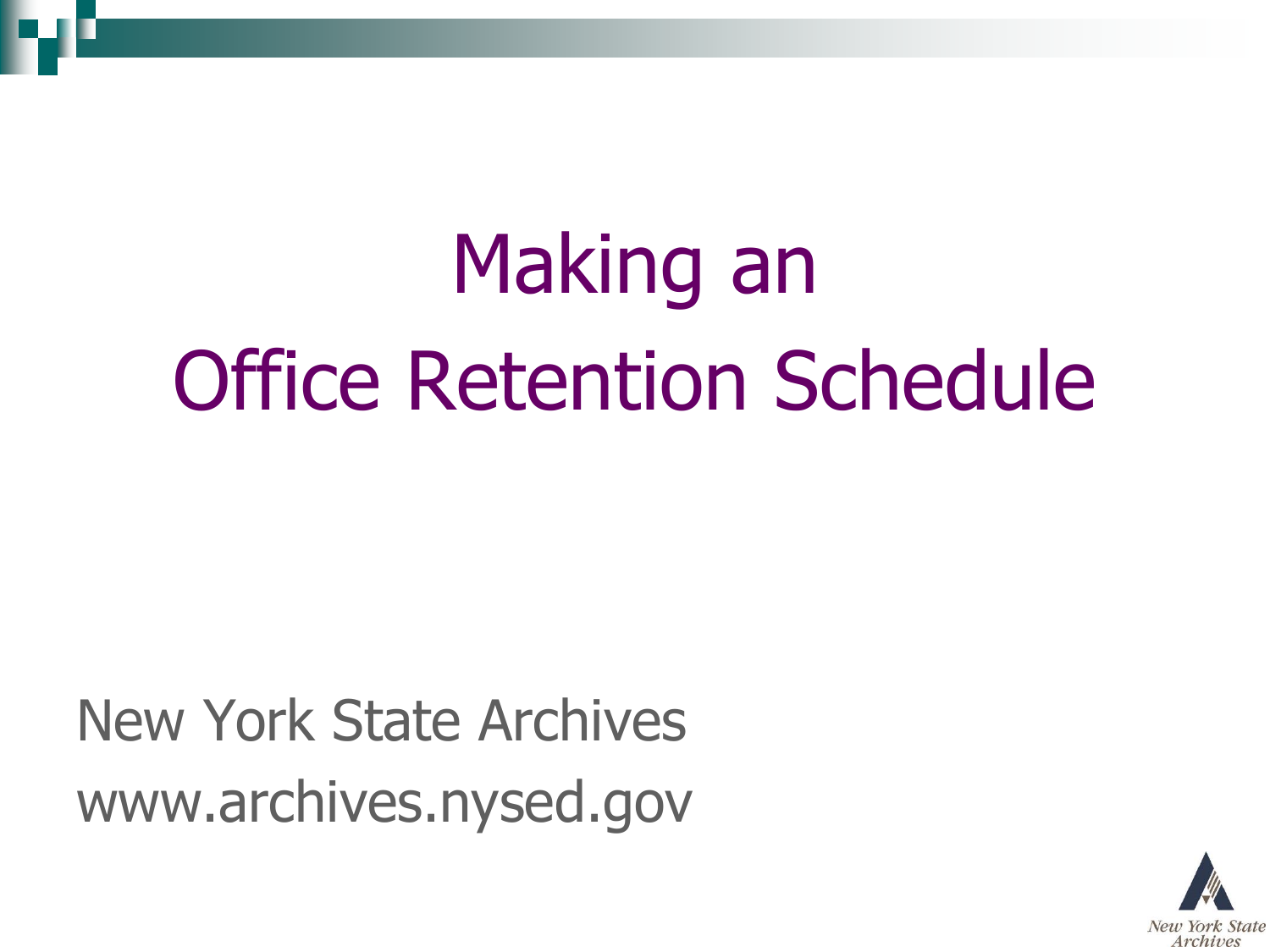

- **understanding Retention Schedules**
- **How to Use Retention Schedules**
- **Developing Office Schedules**
- How Long to Keep Records in the Office
- **How to Destroy Records**

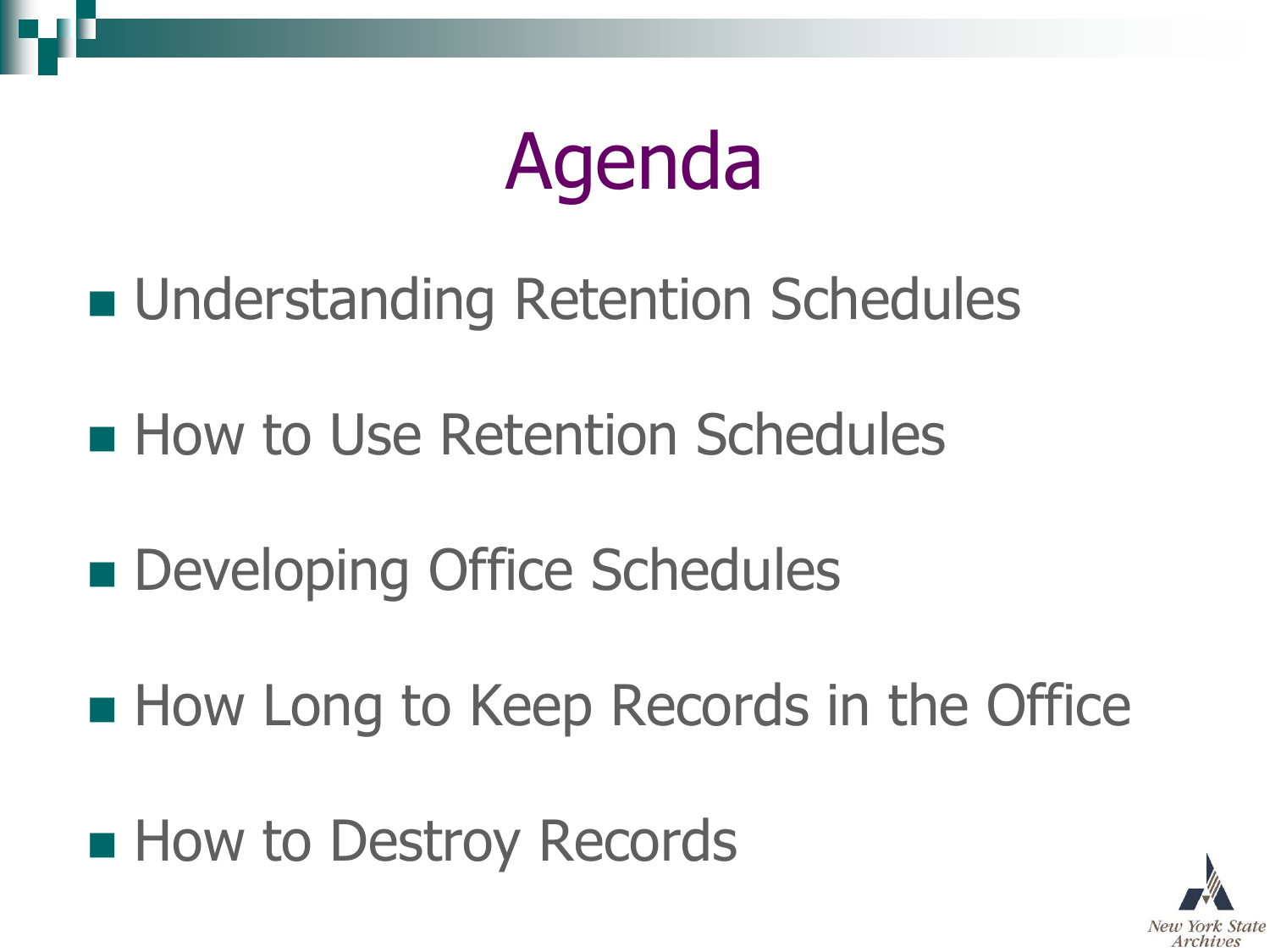# What is a Retention Schedule?

- **Example 1 Lists minimum records retention periods**
- **n** Does **not** mandate destruction
- **not** address all RM issues
	- □ How to destroy records
	- □ Identify what records are confidential
	- Mandate creation of records
	- □ Cover non-records

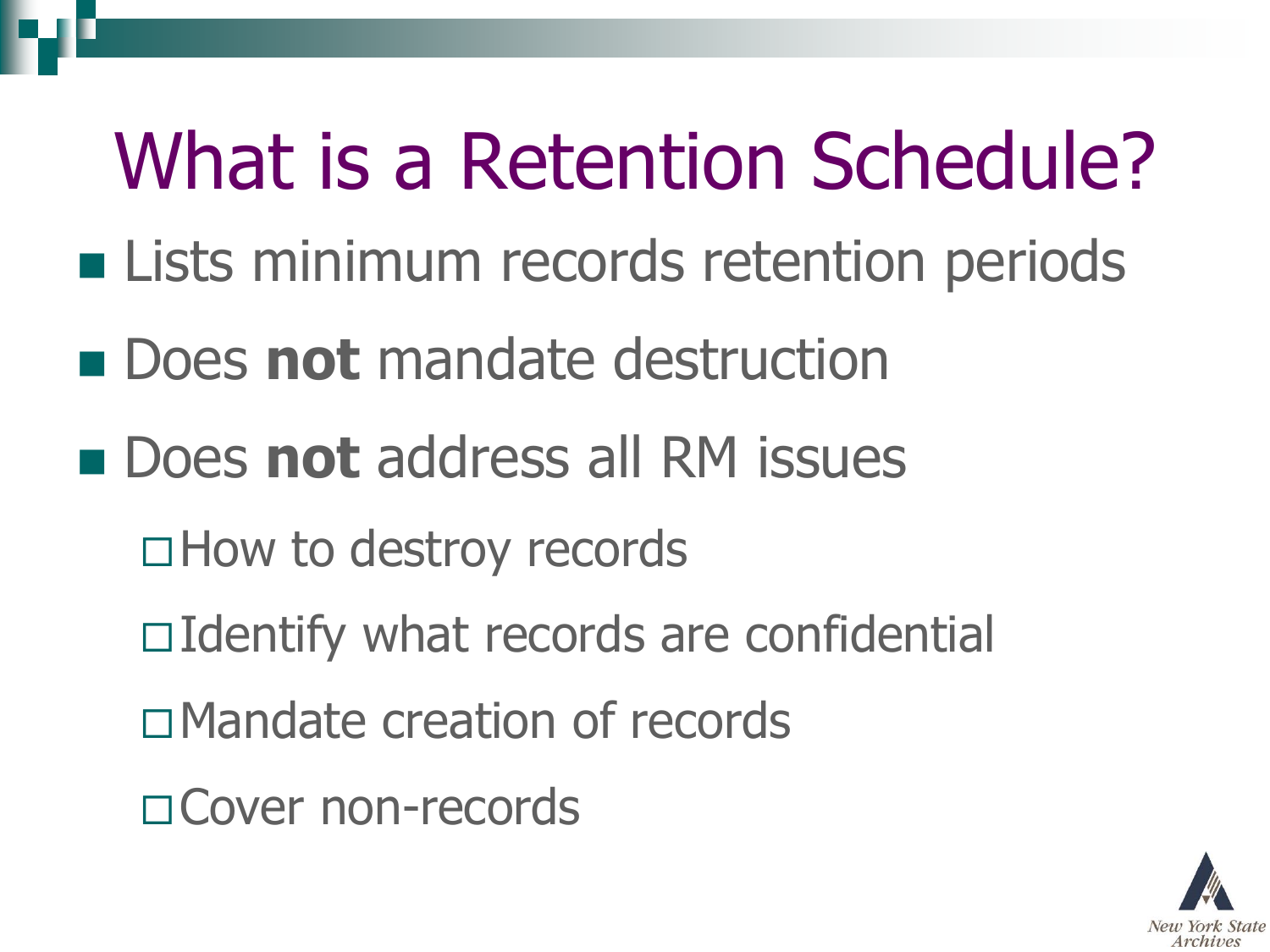# Scope of Schedules

- **State Archives develops local government** and state agency schedules
- Each covers many governments and agencies
- Certain records not covered by local government Archives schedules

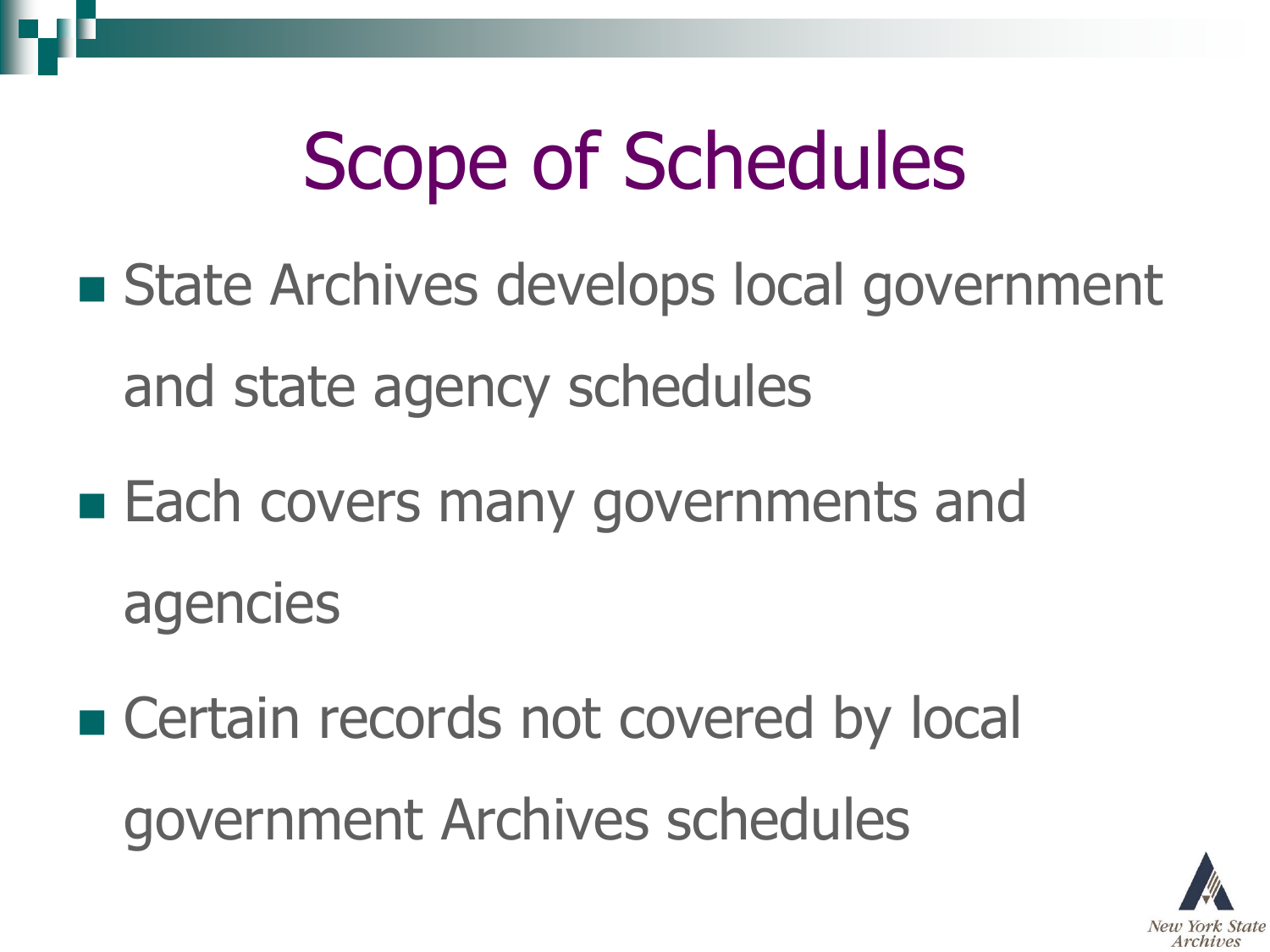# Not Covered by LG Schedules I **N** Vital records

Birth, death, & marriage: retain original paper record permanently unless the paper record is microfilmed/scanned in which case reformatted copy should be kept permanently and the paper record can be destroyed after 3 years.

 $\Box$  Burial transit permits: ditto above, but 1 year

□ Correspondence, applications or requests for copies of vital records: destroy after 5 years

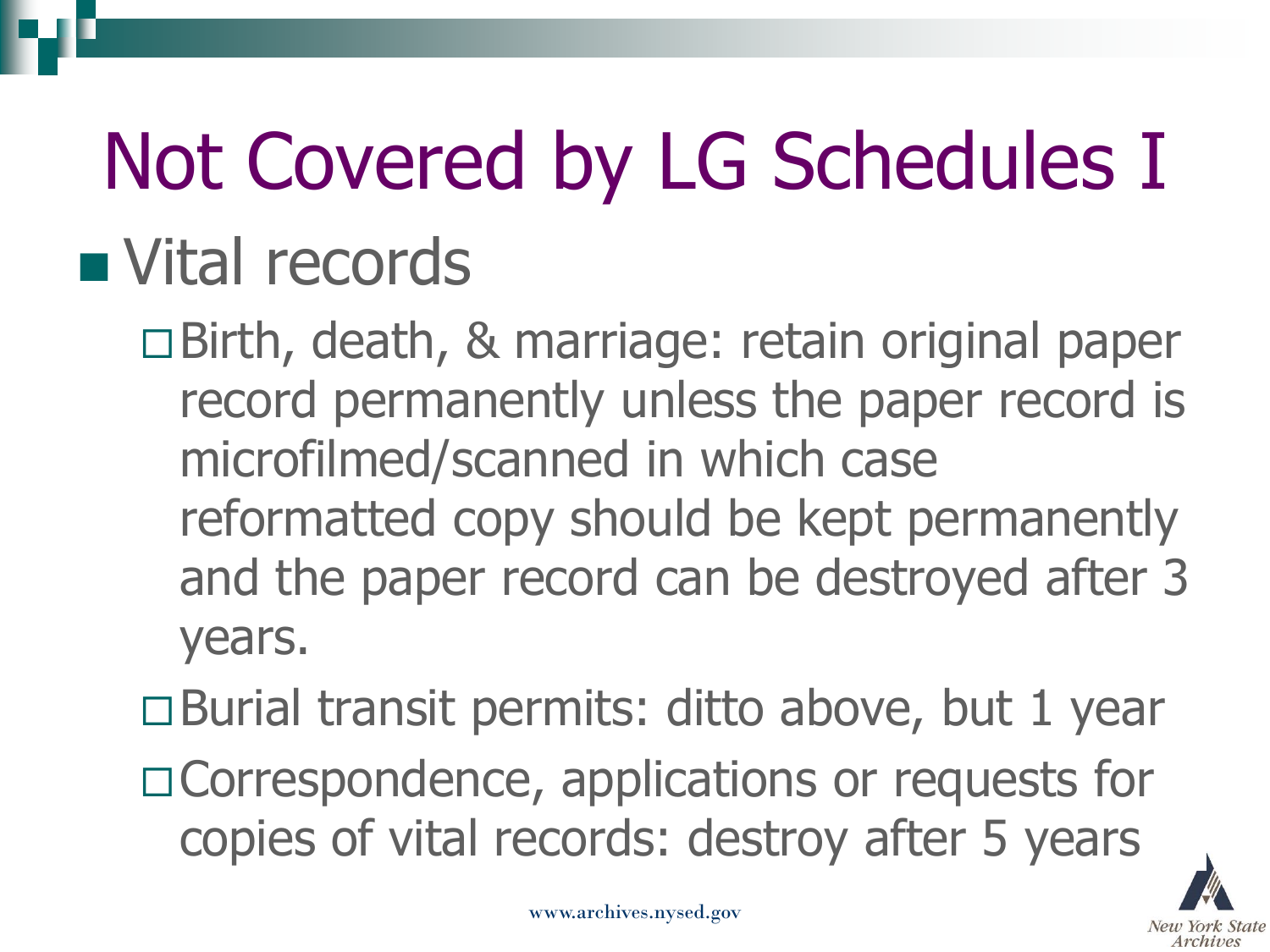# Not Covered by LG Schedules II

**Special authorization for use of item** not yet in LG schedules (8 NYCRR 185.5(c))

 $\Box$ e.g., retention of checks that are received by local government, scanned and then electronically deposited into the bank

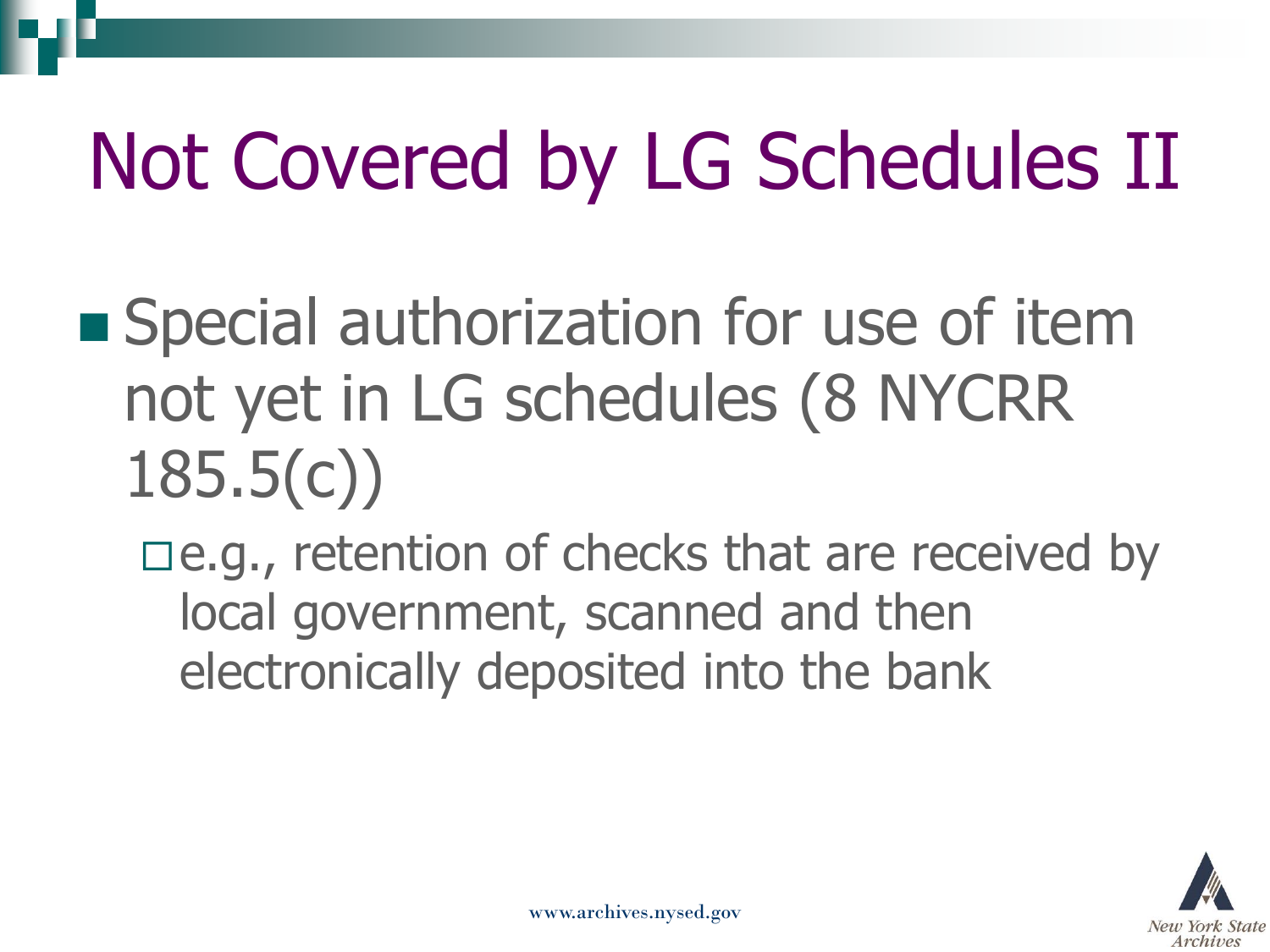### How State Archives Develops Retention Schedules

- **Examines** 
	- $\square$  Statutes, regulations, and policy
	- Audit requirements
	- □Need for legal evidence
	- Administrative needs

□ Secondary use

- **Exercise Archives compiles list of retentions**
- Subject to regulatory process
- **Board of Regents approves**

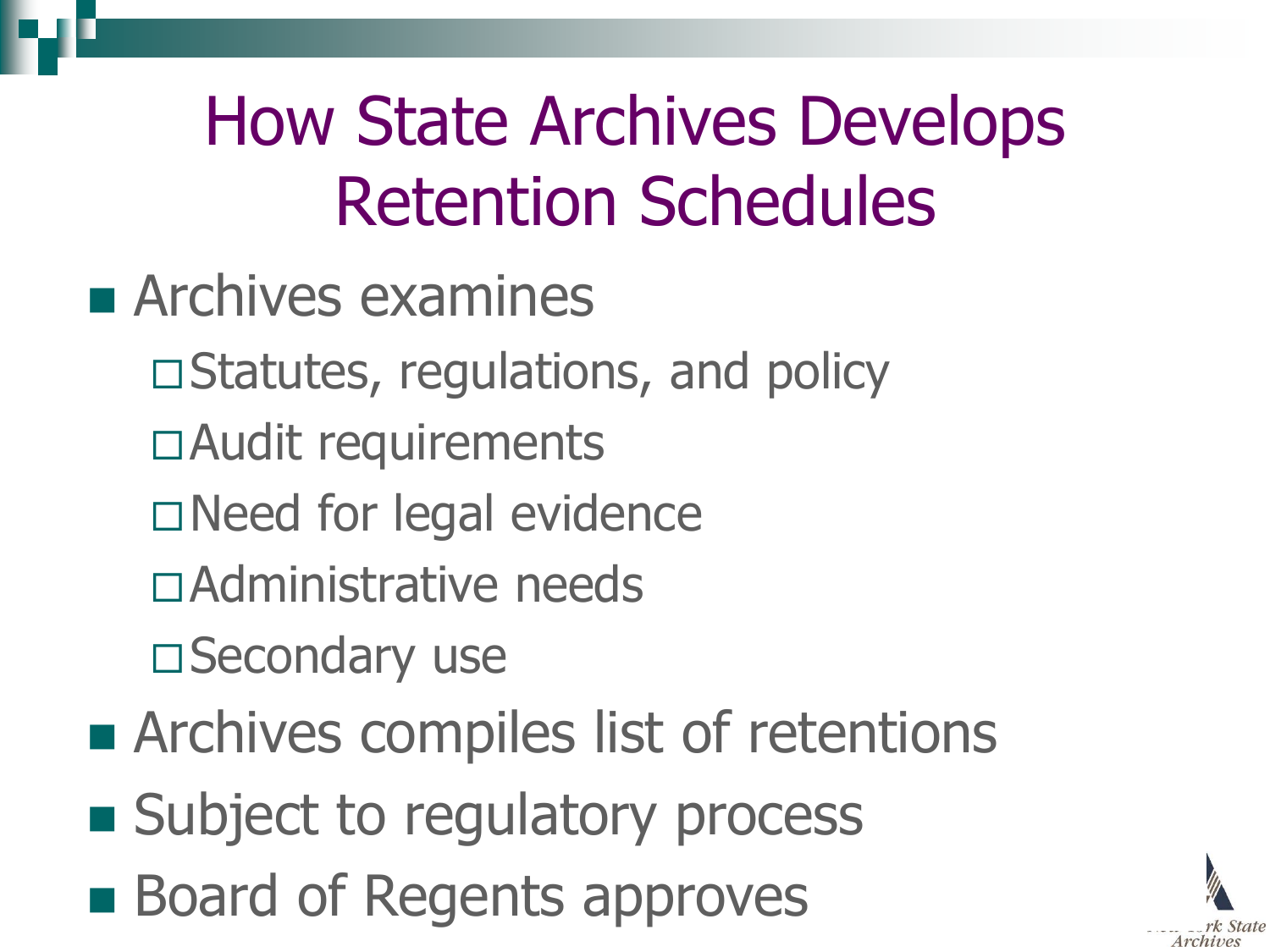## NYS Civil Practice Law & Rules

- 208: Protects legal rights of minors (18 yrs of age plus 3 yrs)
- 211: 20 yrs for bonds, support, and alimony
- 212: 10 yrs for recovery of real property
- 213: 6 yrs for contracts
- 214: 3 yrs for personal injury
- 214-A: 30 mths for medical, dental, or podiatric malpractice

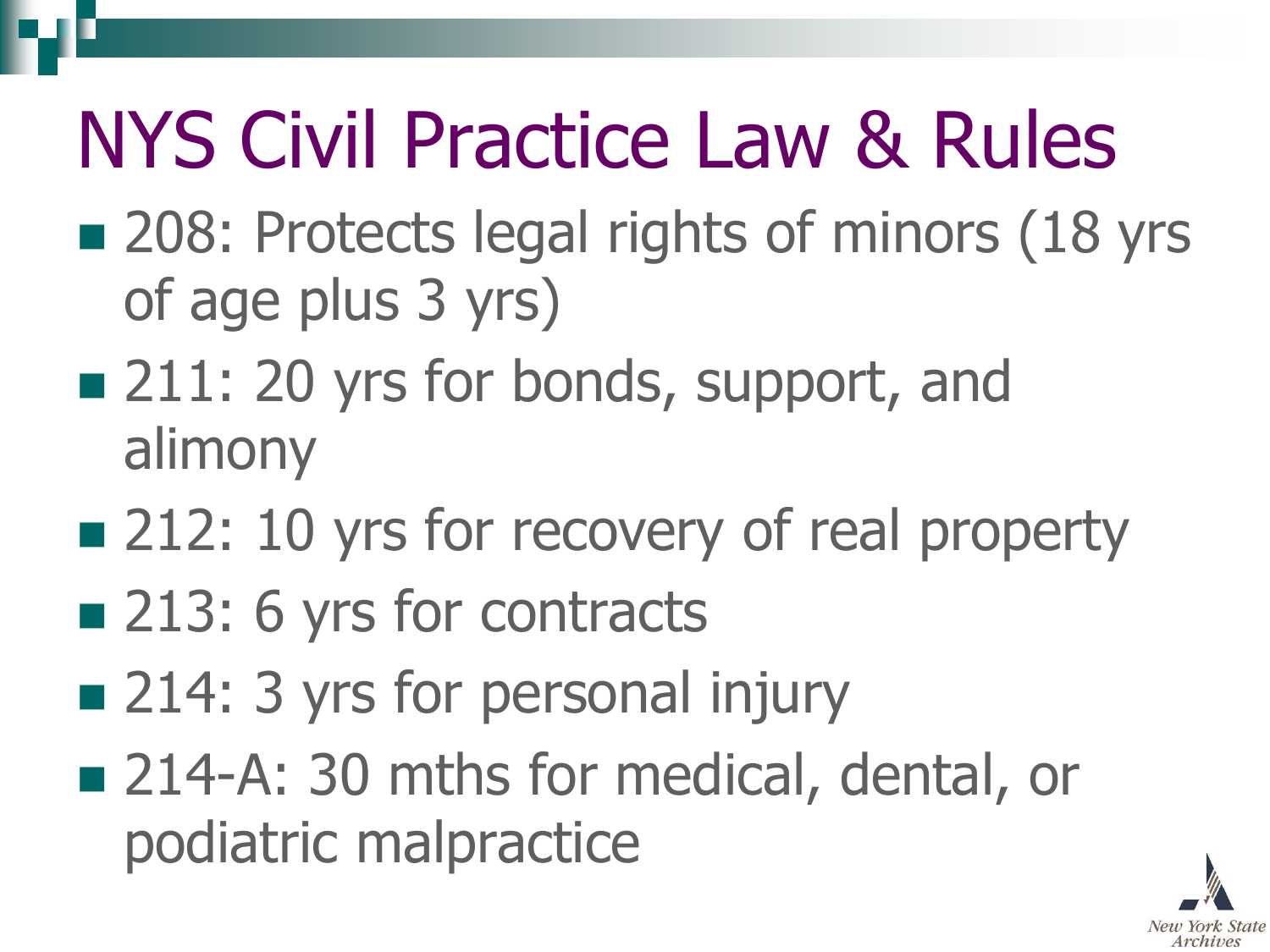## NYS Criminal Procedure Law

### ■ Sect. 30.10

- None: Class A felonies
- $\square$ 5 years: other felonies
- □2 years: misdemeanors
- $\Box$ 1 year: petty offenses, including traffic infractions
- Extensions in certain cases: misconduct in public office

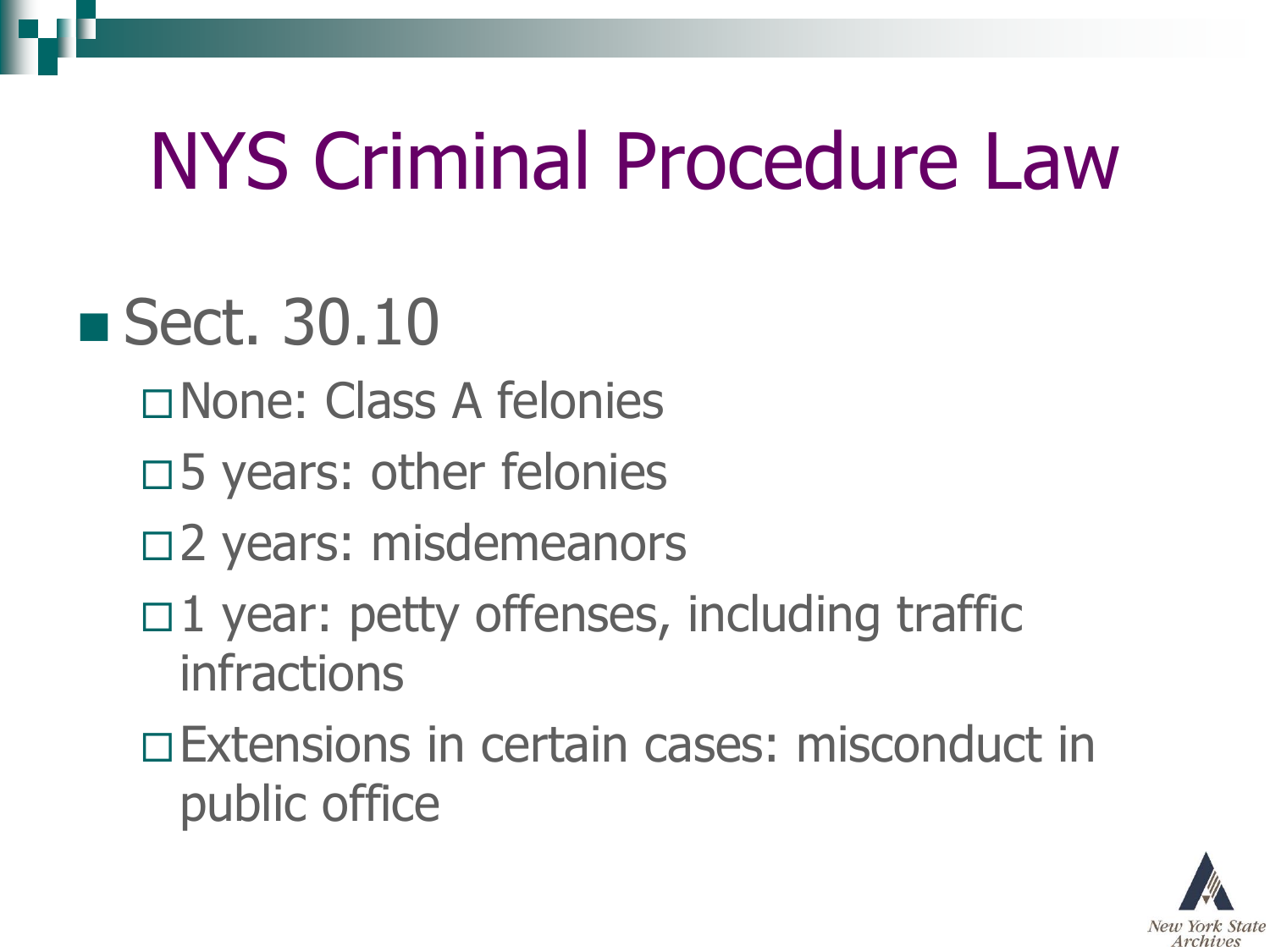### "Permanent" Records I

- **Records of heads of government**
- Records of legal counsel
- **Records of public relations**
- **Real property conveyance records**
- **Records documenting significant** impact to environment

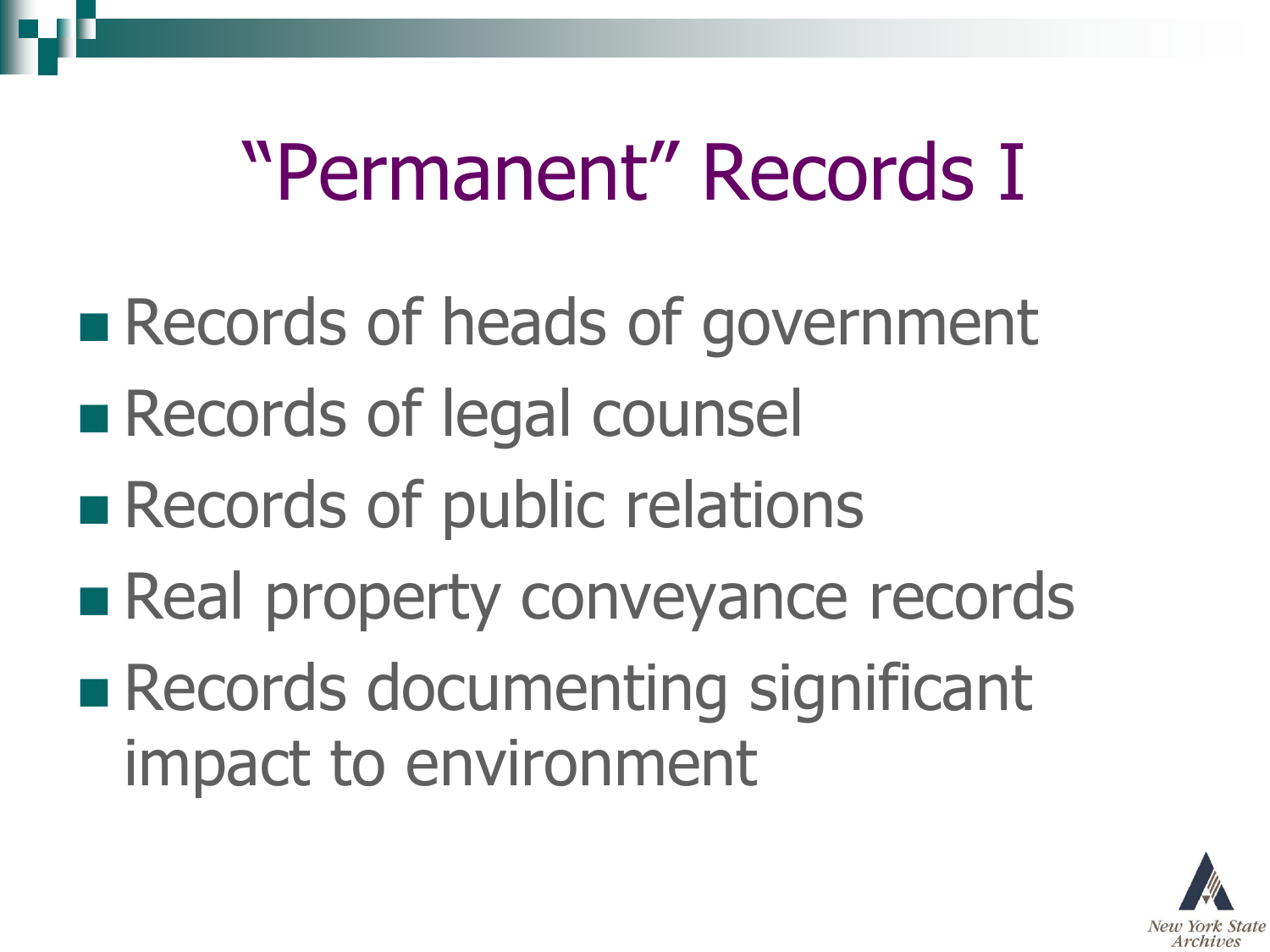### "Permanent" Records II

- **Records of major public works projects**
- **Records documenting formation and** dissolution of governments
- **Records documenting individuals in care** and custody of government
- **Records that document significant events,** including disasters

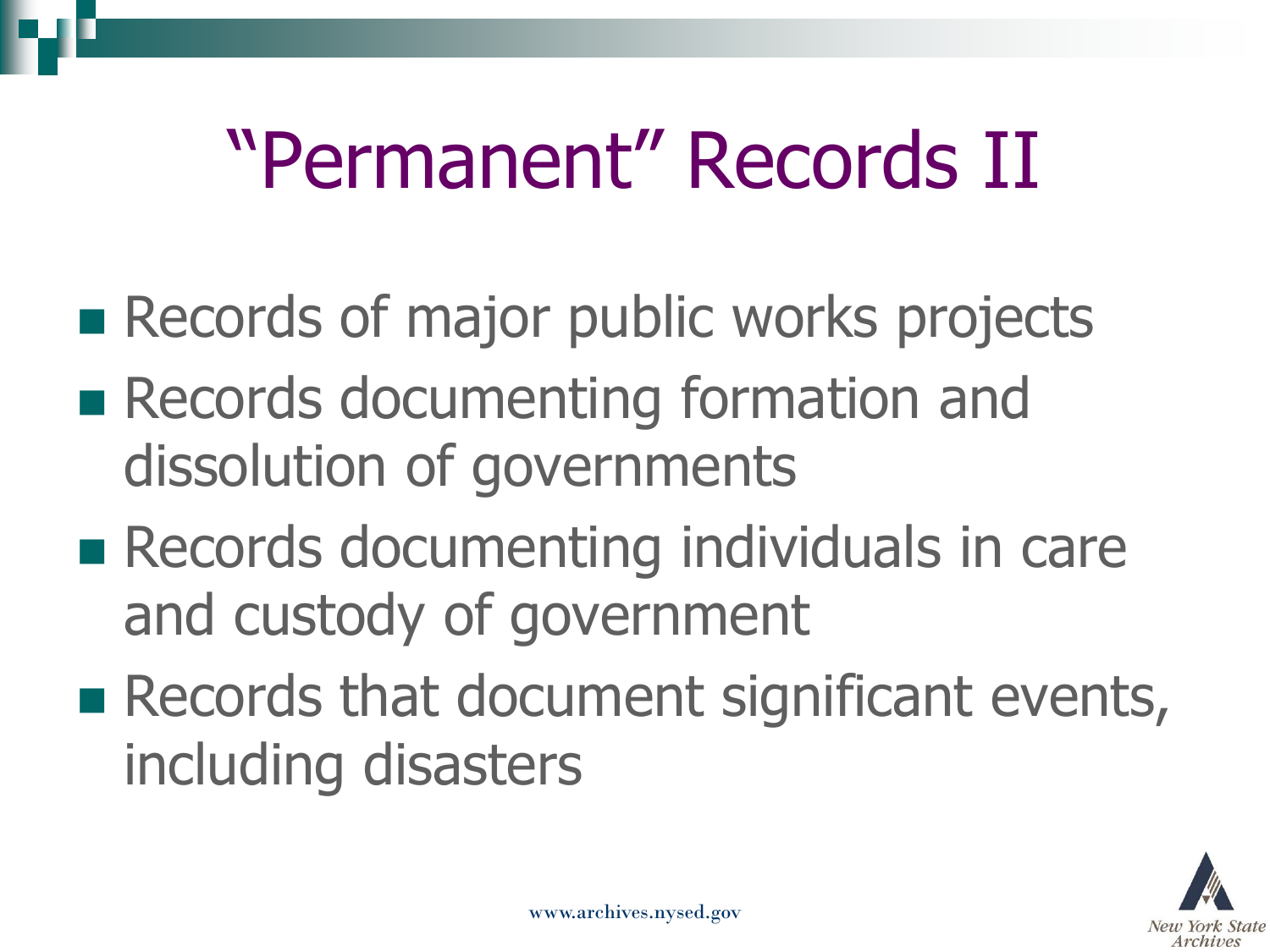Types of Schedules (For Local Governments) ■ Schedule CO-2 (Counties) ■ Schedule ED-1 (Schools/BOCES) Schedule MI-1 (Misc. gov'ts) ■ Schedule MU-1 (Towns, cities, villages, fire districts) ■ County Board of Elections Schedule

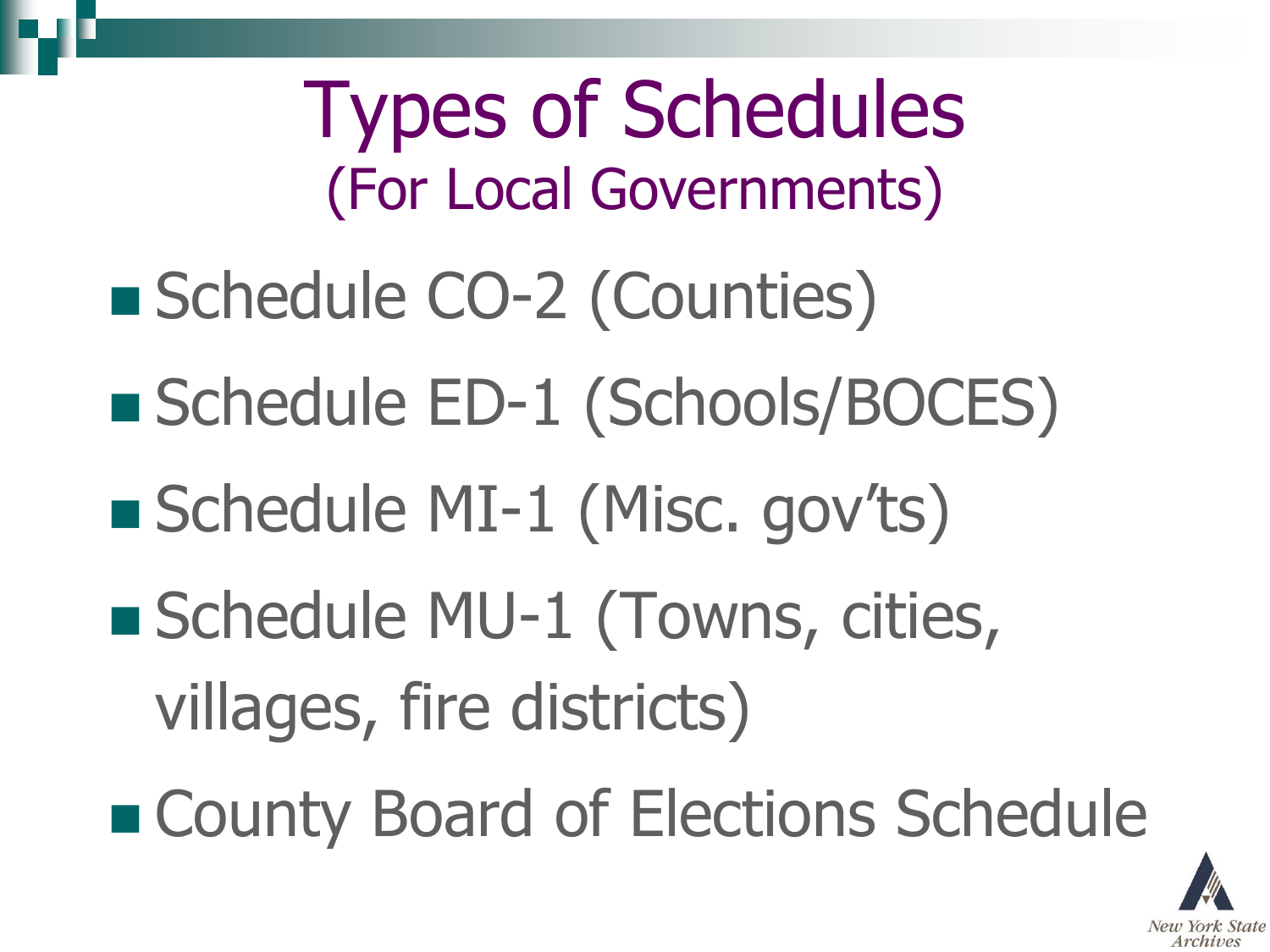### Why Do You Use a Schedule?

- Keep records as long as required
- **Discard records no longer needed**
- **Improve records retrieval**
- Save money and space
- **I** Identify permanent records
- **Nake your work easier**

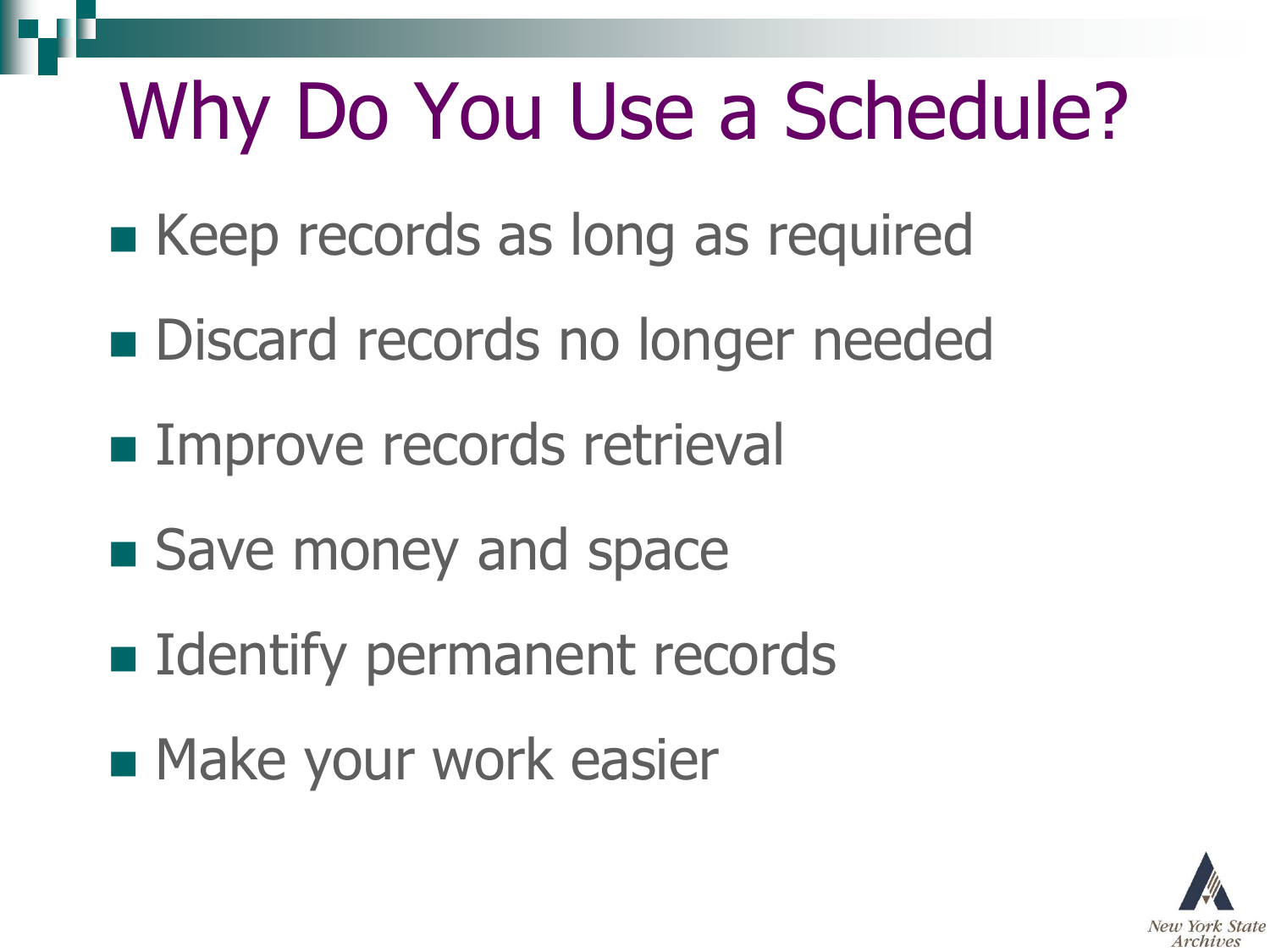### How to Use Schedules

- 1. Adopt the schedule
- 2. Identify the record series
- 3. Determine the official copy
- 4. Check schedule's functional headings
- 5. Search keywords in electronic version http://www.archives.nysed.gov
- 6. If still no luck, call RAO or Albany

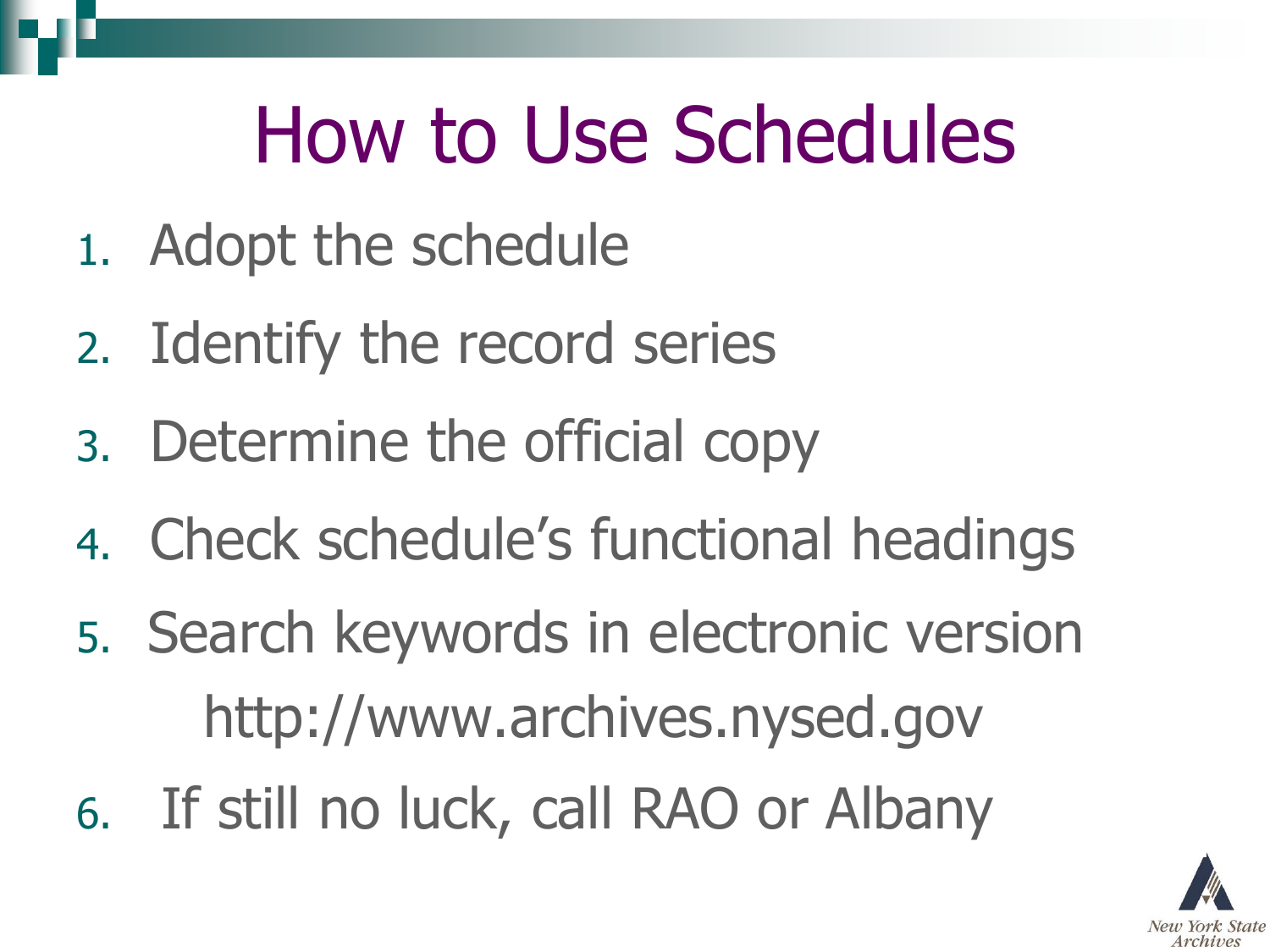### Can't Find a Match?

#### **Nissed it**

- **Tried to find too perfect a match**
- **Mistook one section as the correct one**
- **u.** Unexpected divisions of sections
- Forgot to check "General" or "Misc."
- Record is not in schedule

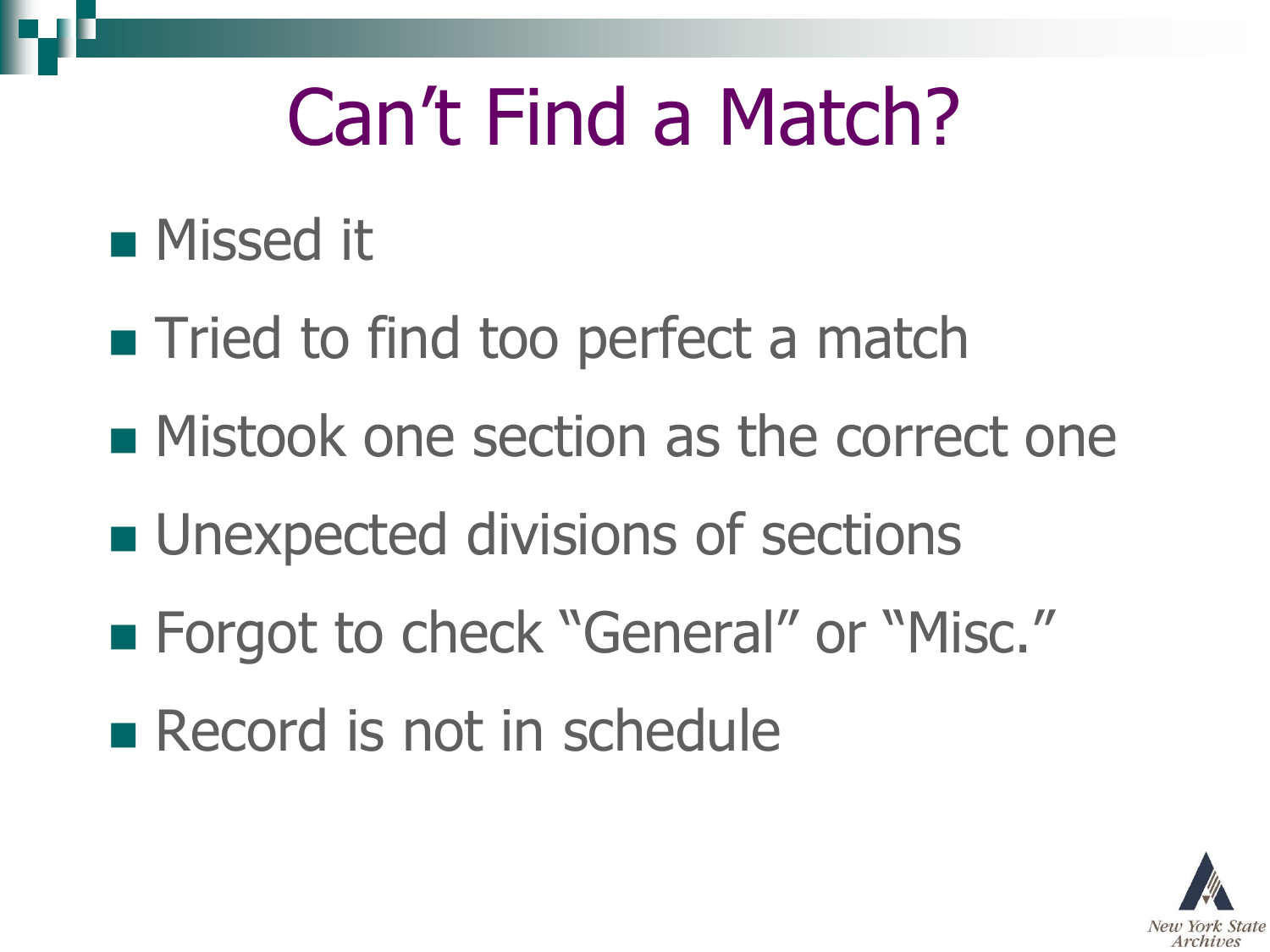### Managing the Retention of E-Records

- **Example 3 Follow the appropriate schedule, as you** would for records in other formats
- Address retention in system design
- **Manage records centrally, as much as** possible
- **Simplify retention schedule for e-records**

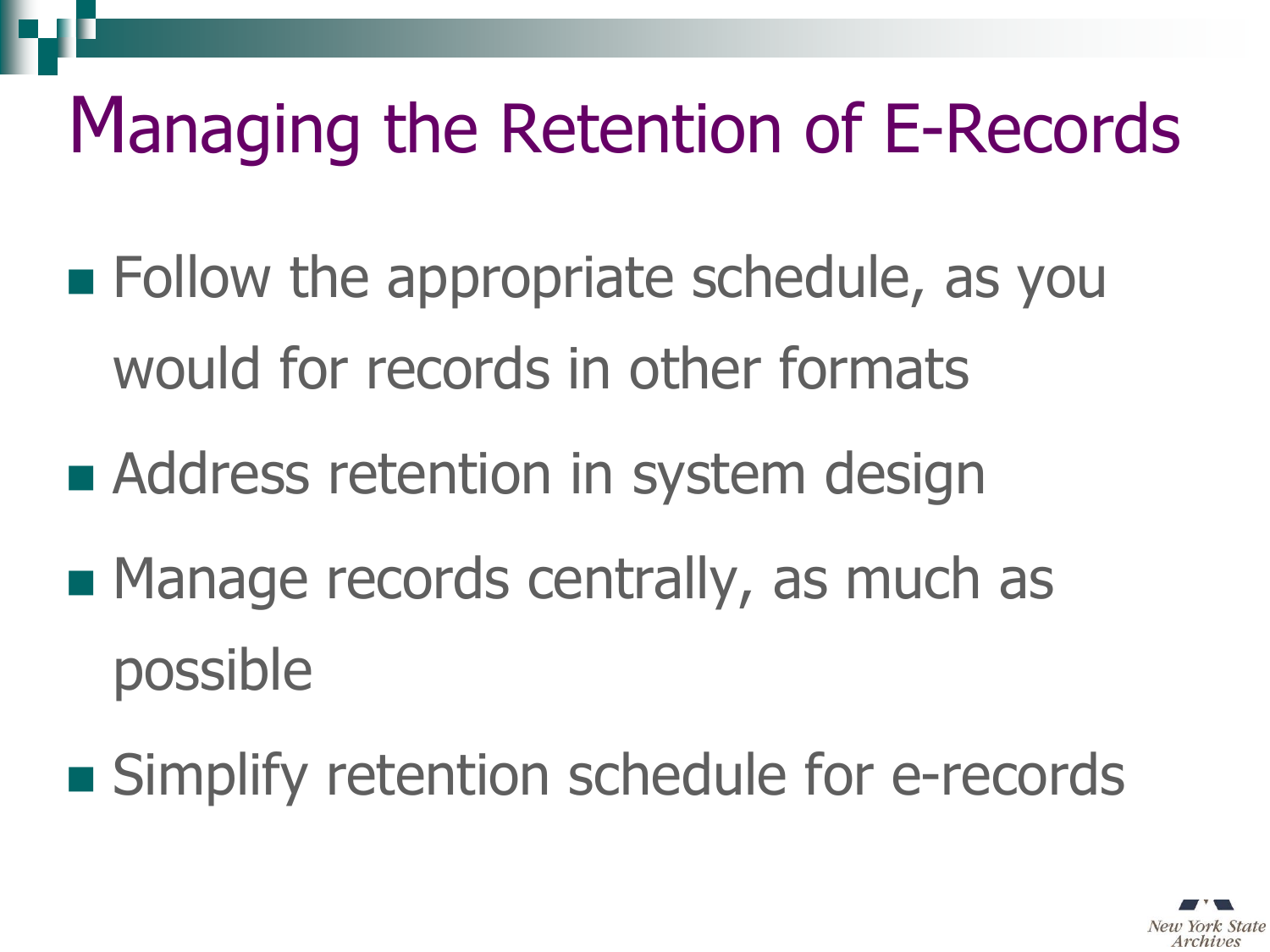### Office Retention Schedules

#### ■ Concise

- **Allow longer retentions**
- **I** Identify records by common name
- **Include records from disparate schedules**
- **Indicate retention**
- **Help implement records management**
- Serve as list of records for FOIL

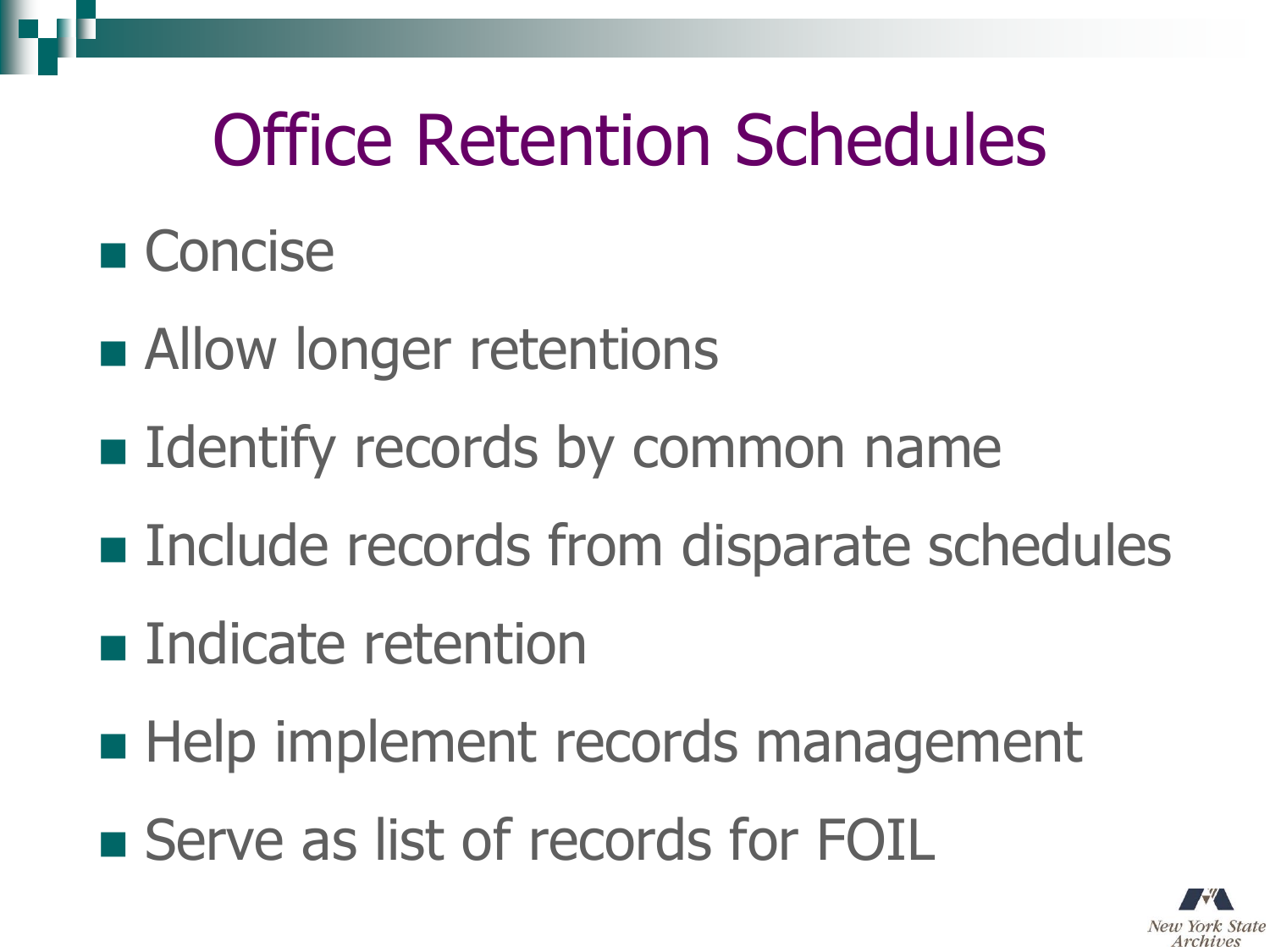## Elements of Office Retention Schedules (Common)

- Department/unit
- Record series title
- Office retention period (active)
- Storage retention period (inactive)
- **Total retention**
- **Archives schedule item number**

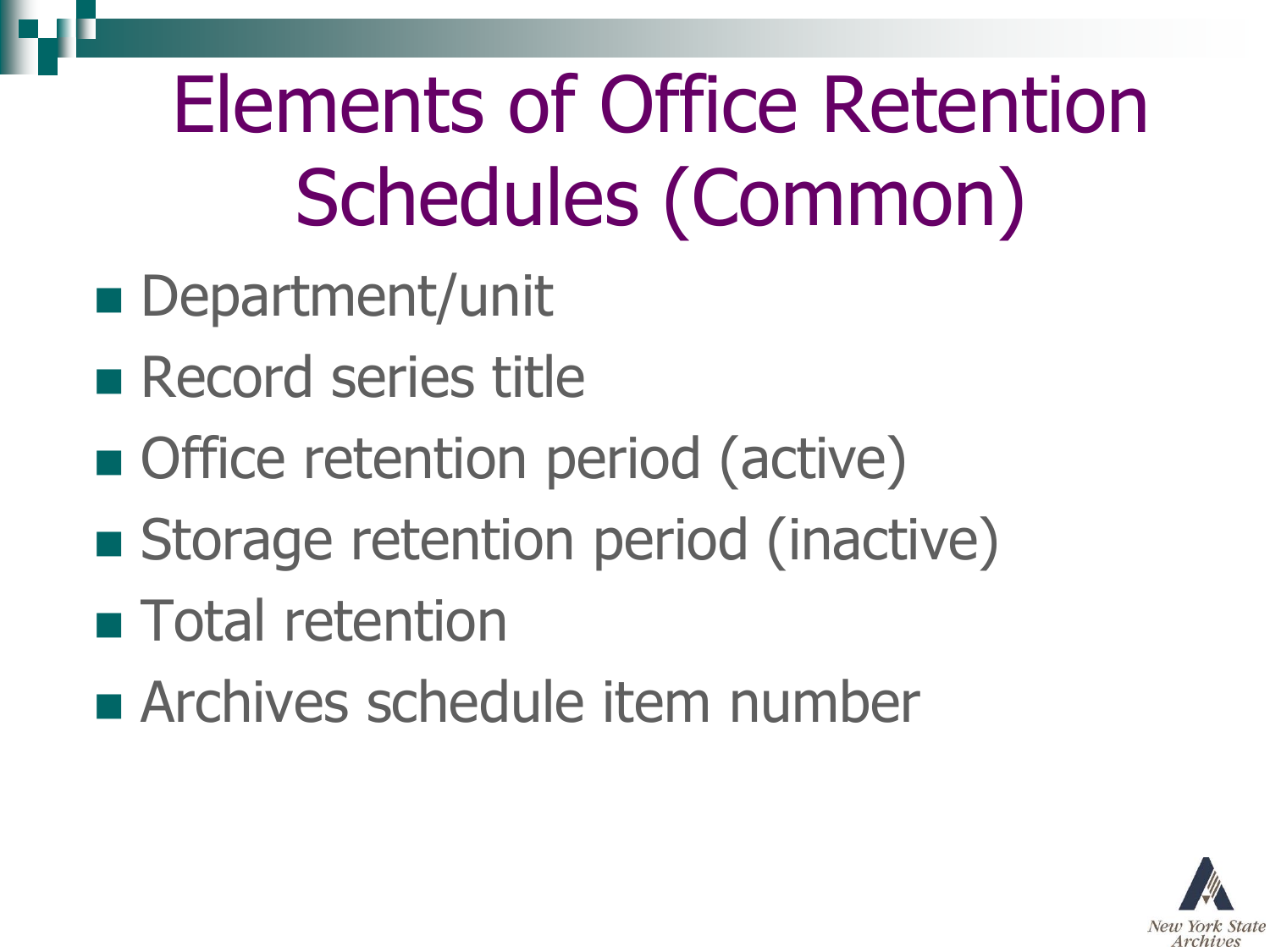Elements of Office Retention Schedules (Less Common)

- **Appraisal notes**
- **Number official or secondary copy**
- **Number confidential**
- **Type of disposition: trash, shredding, etc.**
- **Notes on weeding the files**
- Other comments?

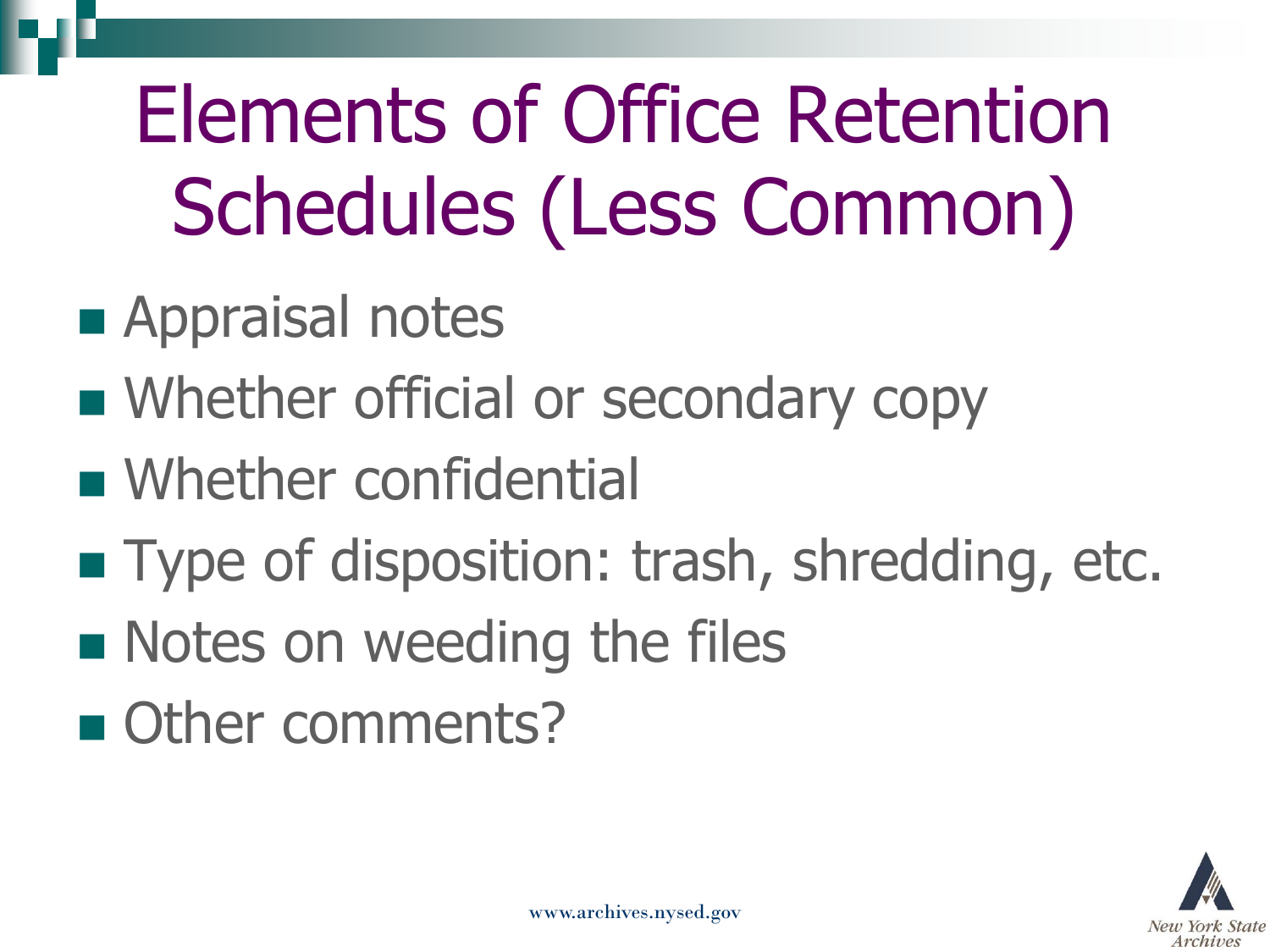### Types of Office Schedules Full word-processed office schedules

#### **Pros**

- **n** Includes any information you need
- **Flexible**
- Accessible on computer

#### **Cons**

**Updating can be** time-consuming

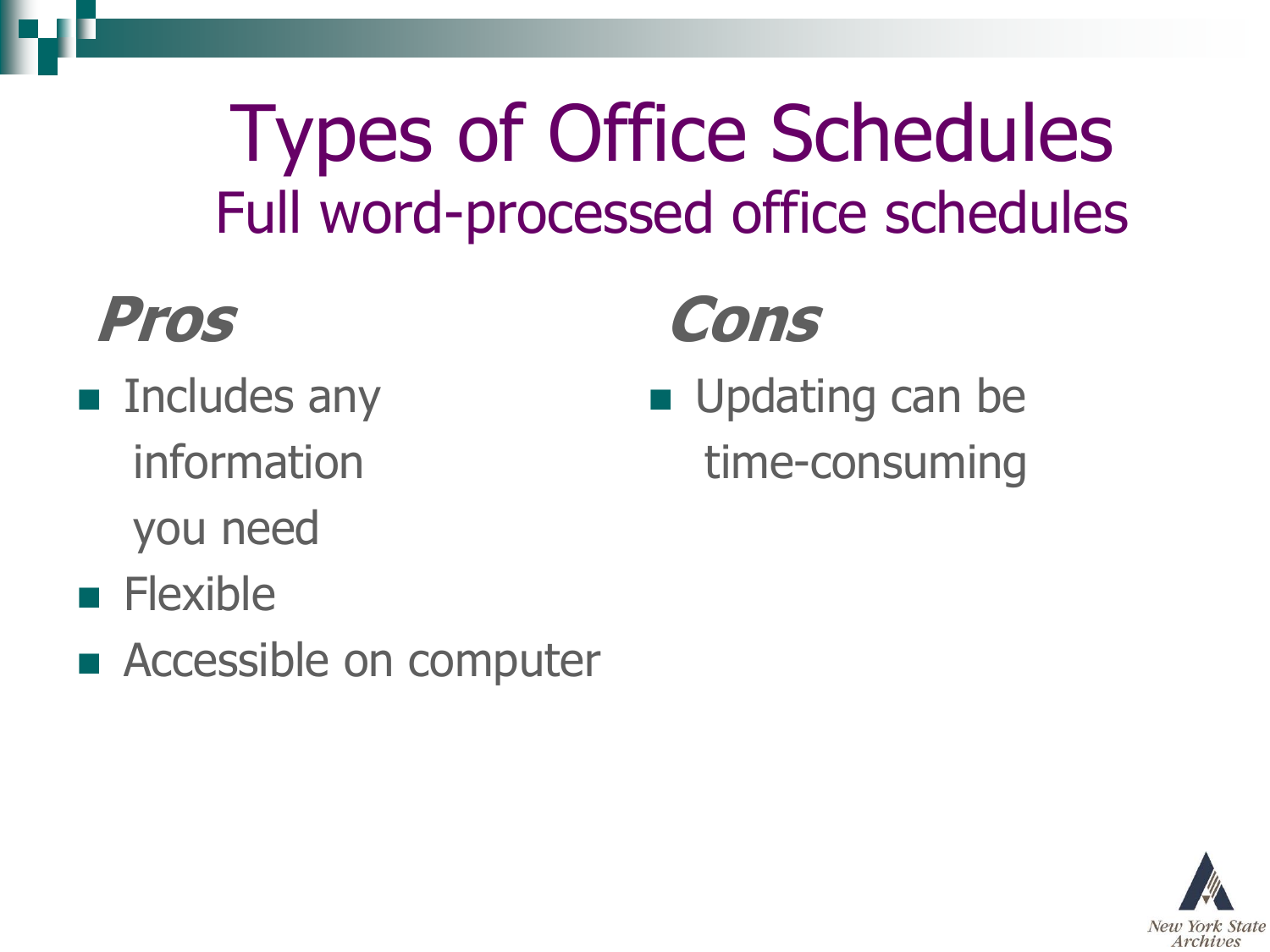### Types of Office Schedules Full office schedules in a database

#### **Pros**

- **Includes any** information you need
- **Most flexible**
- Accessible on computer

#### **Cons**

- $\blacksquare$  Must design the database
- **Must backup and** maintain

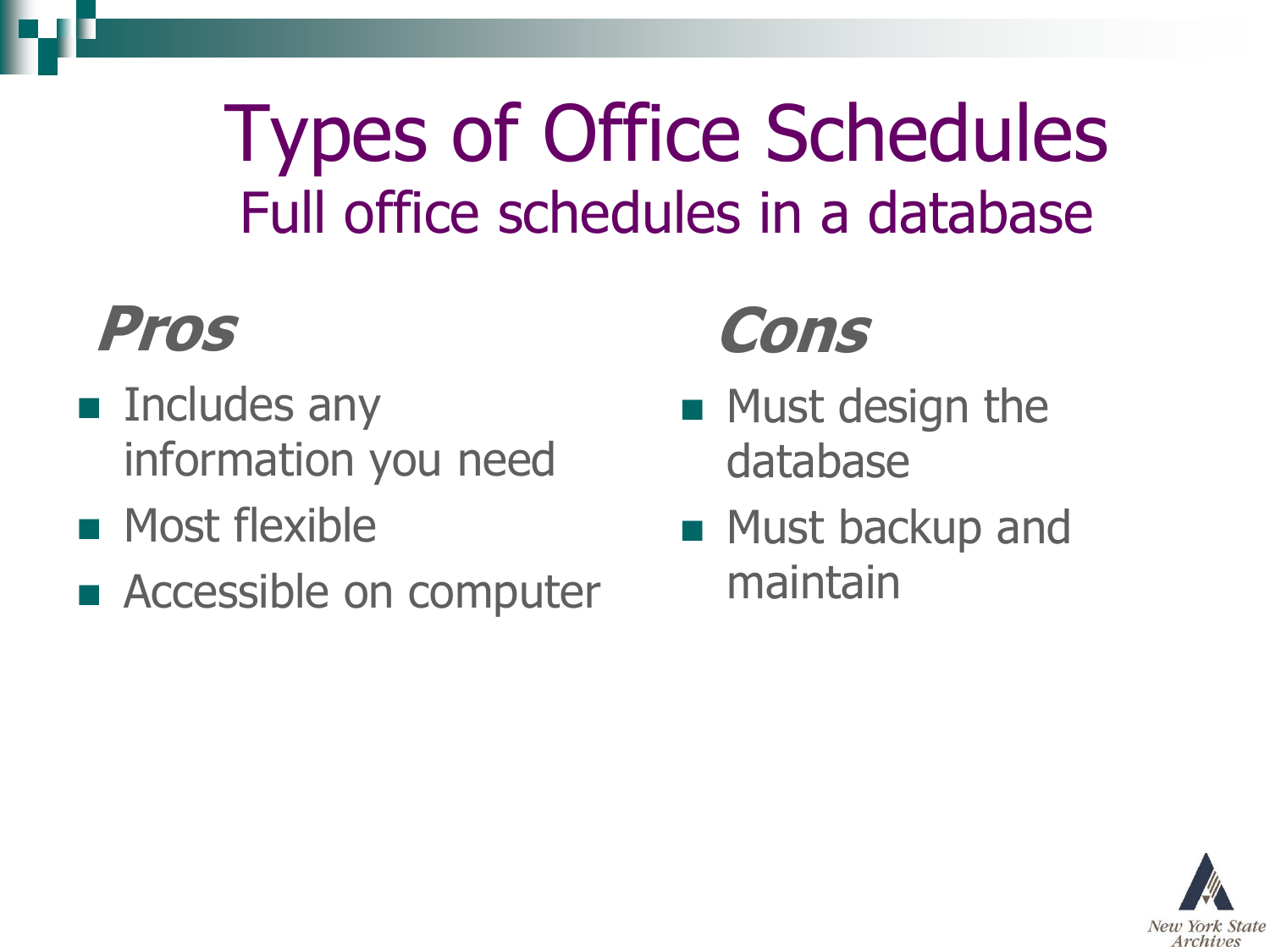### Types of Office Schedules Case file retention sheet

### **Pros**

- $\blacksquare$  Helps manage difficult files
- **E** Can save time
- **Makes difficult decisions** easy

### **Cons**

- **Used for limited** number of series
- **Nore work**

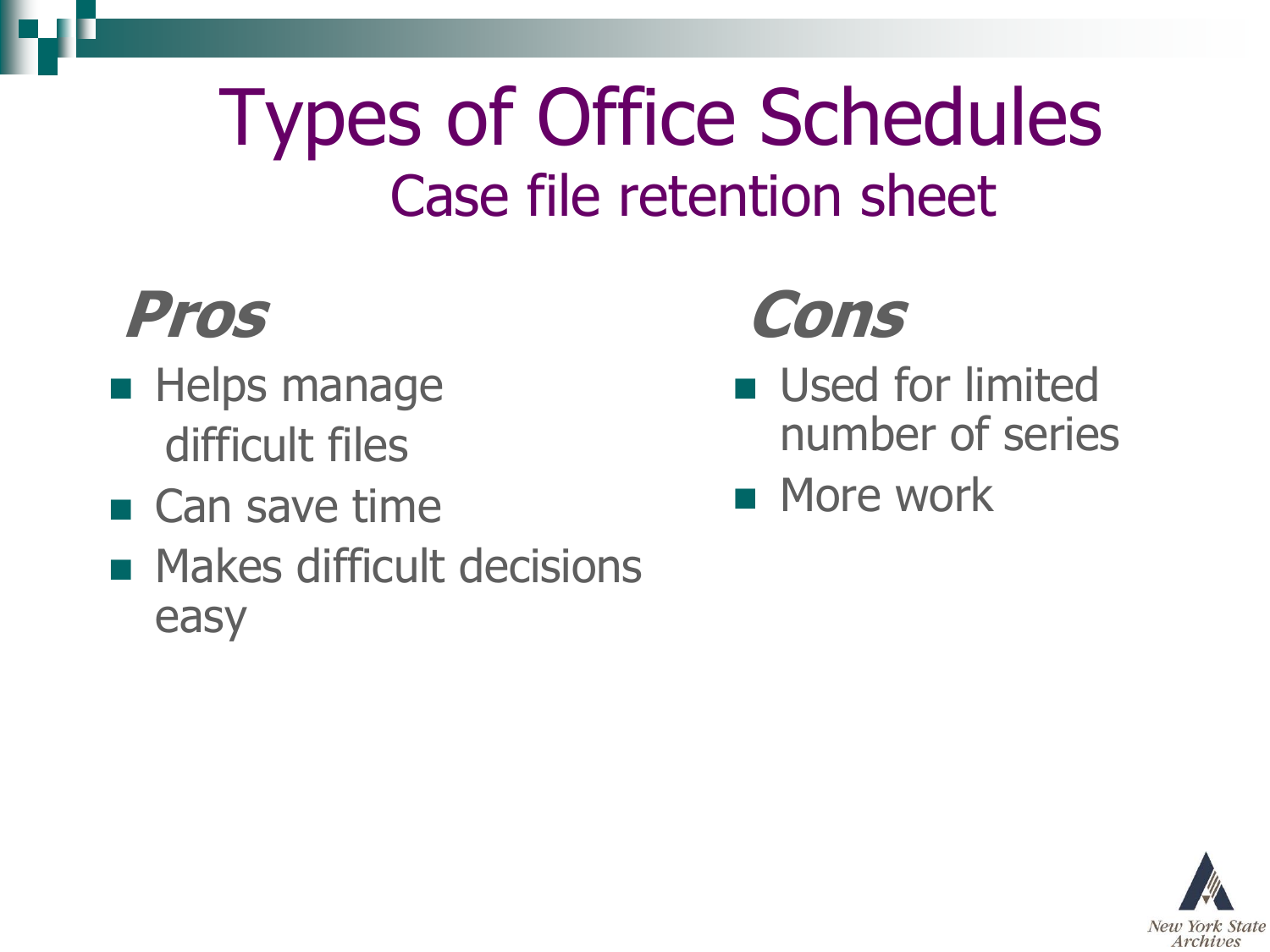Electronic Records and Office Schedules

- **n** Office schedules
	- $\Box$ Indicate if electronic record is official copy
	- □Help manage electronic records
	- □ Encourage disposition of electronic records

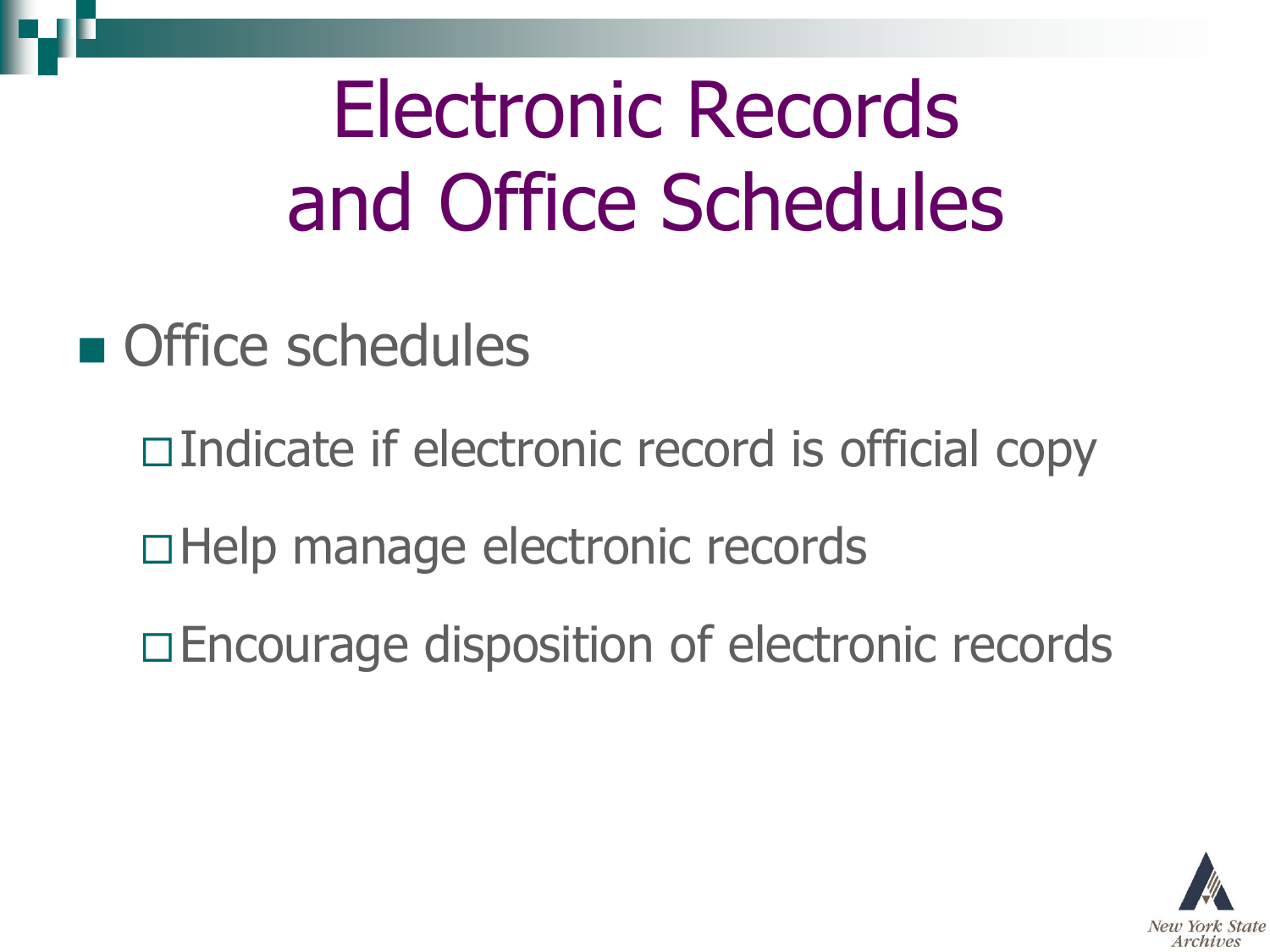# Student Records Example

| <b>Academic Folder</b>                                                       |                                                                  |                                                               |                                                                                                  |                                                                                                  |                |  |
|------------------------------------------------------------------------------|------------------------------------------------------------------|---------------------------------------------------------------|--------------------------------------------------------------------------------------------------|--------------------------------------------------------------------------------------------------|----------------|--|
| <b>Who</b><br><b>Maintains</b><br>$G/P =$<br>Guidance<br>and/or<br>Principal | <b>Document</b><br><b>Description</b>                            | <b>Retention</b><br>Format<br>$E =$ Electronic<br>$P = Paper$ | <b>NYS</b><br>Minimum<br><b>Retention</b><br>Period                                              | GC7<br><b>Retention</b><br>Period                                                                | When<br>Purged |  |
|                                                                              | Report cards                                                     |                                                               | n/a                                                                                              | Permanent                                                                                        | n/a            |  |
|                                                                              | Progress reports                                                 |                                                               | n/a                                                                                              | Permanent                                                                                        | n/a            |  |
|                                                                              | Student photos                                                   |                                                               | n/a                                                                                              | Permanent                                                                                        | n/a            |  |
|                                                                              | Basic academic student profile                                   |                                                               | n/a                                                                                              | Permanent                                                                                        | n/a            |  |
|                                                                              | Information on school entry                                      |                                                               | Permanent                                                                                        | Permanent                                                                                        | n/a            |  |
|                                                                              | Information on withdrawal                                        |                                                               | Permanent                                                                                        | Permanent                                                                                        | n/a            |  |
|                                                                              | Information on graduation                                        |                                                               | Permanent                                                                                        | Permanent                                                                                        | n/a            |  |
|                                                                              | Subjects taken (transcript)                                      |                                                               | Permanent                                                                                        | Permanent                                                                                        | n/a            |  |
|                                                                              | Grades received from<br>examinations (transcript)                |                                                               | Permanent                                                                                        | Permanent                                                                                        | n/a            |  |
|                                                                              | Registration forms<br>(i.e. home language<br>questionnaire)      |                                                               | 6 years after<br>student graduates<br>or would<br>normally have<br>graduated from<br>high school | 6 years after<br>student graduates<br>or would<br>normally have<br>graduated from<br>high school | Age 24         |  |
|                                                                              | Screening evaluation reports<br>(i.e. speech, hearing, vision)   |                                                               | 6 years after<br>student graduates<br>or would<br>normally have<br>graduated from<br>high school | 6 years after<br>student graduates<br>or would<br>normally have<br>graduated from<br>high school | Age 24         |  |
|                                                                              | Remedial program participation<br>record<br>(as per report card) |                                                               | 6 years after<br>student graduates<br>or would<br>normally have<br>graduated from<br>high school | Permanent                                                                                        | n/a            |  |
|                                                                              | Teacher comments<br>(anecdotal notes)                            |                                                               | 6 years after<br>student graduates<br>or would<br>normally have<br>graduated from<br>high school | Permanent                                                                                        | n/a            |  |
|                                                                              | Correspondence                                                   |                                                               | 6 years after<br>student graduates                                                               | 6 years after<br>student graduates                                                               | Age 24         |  |

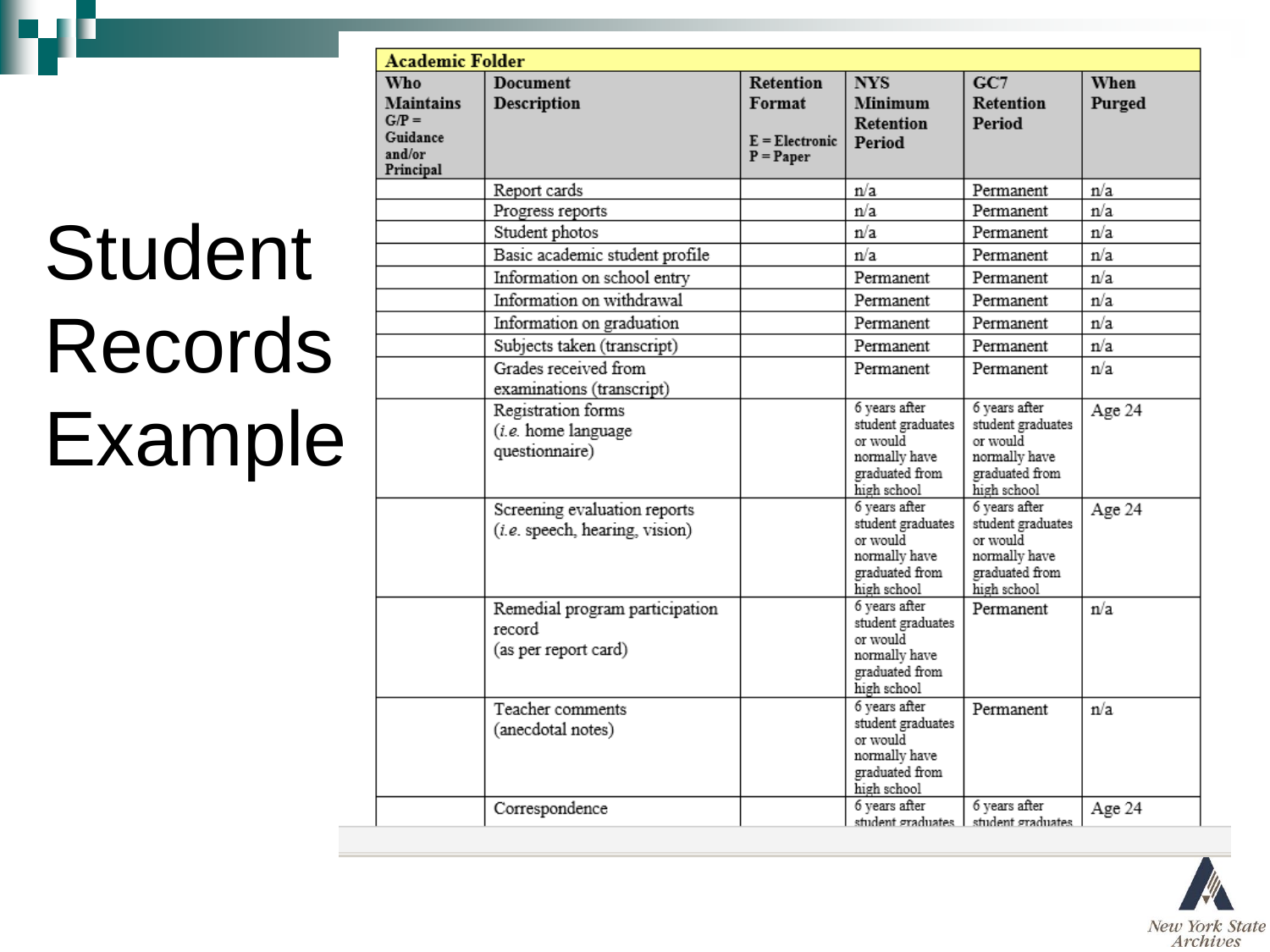# Town Legal Dept. Example

| Record   | Record Series         | Office         | Storage       | Confidential | Comments   |
|----------|-----------------------|----------------|---------------|--------------|------------|
| Series # |                       | Retention      | Retention     |              |            |
|          | <b>Town Board</b>     |                |               |              |            |
| 001      | Minutes               | 2 years        | 0             |              | Town Clerk |
|          |                       |                |               |              | Official   |
|          |                       |                |               |              | Copy       |
| 002      | Local Laws            | 2 years        | 0             |              | Town Clerk |
|          |                       |                |               |              | Official   |
|          |                       |                |               |              | Copy       |
|          | <b>Planning Board</b> |                |               |              |            |
| 003      | Subdivisions          | Release of     | 2 years       | Yes          |            |
|          |                       | bond date $+1$ |               |              |            |
|          |                       | year           |               |              |            |
| 004      | Site Plans            | CO or bond     | 2 years       | Yes          |            |
|          |                       | $release + 1$  |               |              |            |
|          |                       | year           |               |              |            |
|          | Zoning Board of       |                |               |              |            |
|          | Appeals               |                |               |              |            |
| 005      | SUP's, variance, etc. | 120 days       | 1 year        | Yes          |            |
|          | Litigation            |                |               |              |            |
| 006      | Tax Certiorari        | 2 years        | Case closed + | Yes          | Official   |
|          |                       |                | 6 years       |              | Copy       |
| 007      | Zoning & Planning     | 2 years        | Case closed + | Yes          | Official   |
|          |                       |                | 6 years       |              | Copy       |
| 008      | Code Enforcement      | 1 year         | Case closed + | Yes          | Official   |
|          |                       |                | 6 years       |              | Copy       |
| 009      | Misc/Other            | 1 year         | Case closed + | Yes          | Official   |
|          |                       |                | 6 years       |              | Copy       |
|          | Personnel             |                |               |              |            |
| 010      | Collective Bargaining | Most recent 2  |               | Yes          |            |
|          | & other personnel     | contracts      |               |              |            |
|          | contracts             |                |               |              |            |
| 011      | Employee              | Decision $+3$  |               | Yes          |            |
|          | Discipline/Grievance  | vears          |               |              |            |
|          | Improvement           |                |               |              |            |
|          |                       |                |               |              |            |

New York State Archives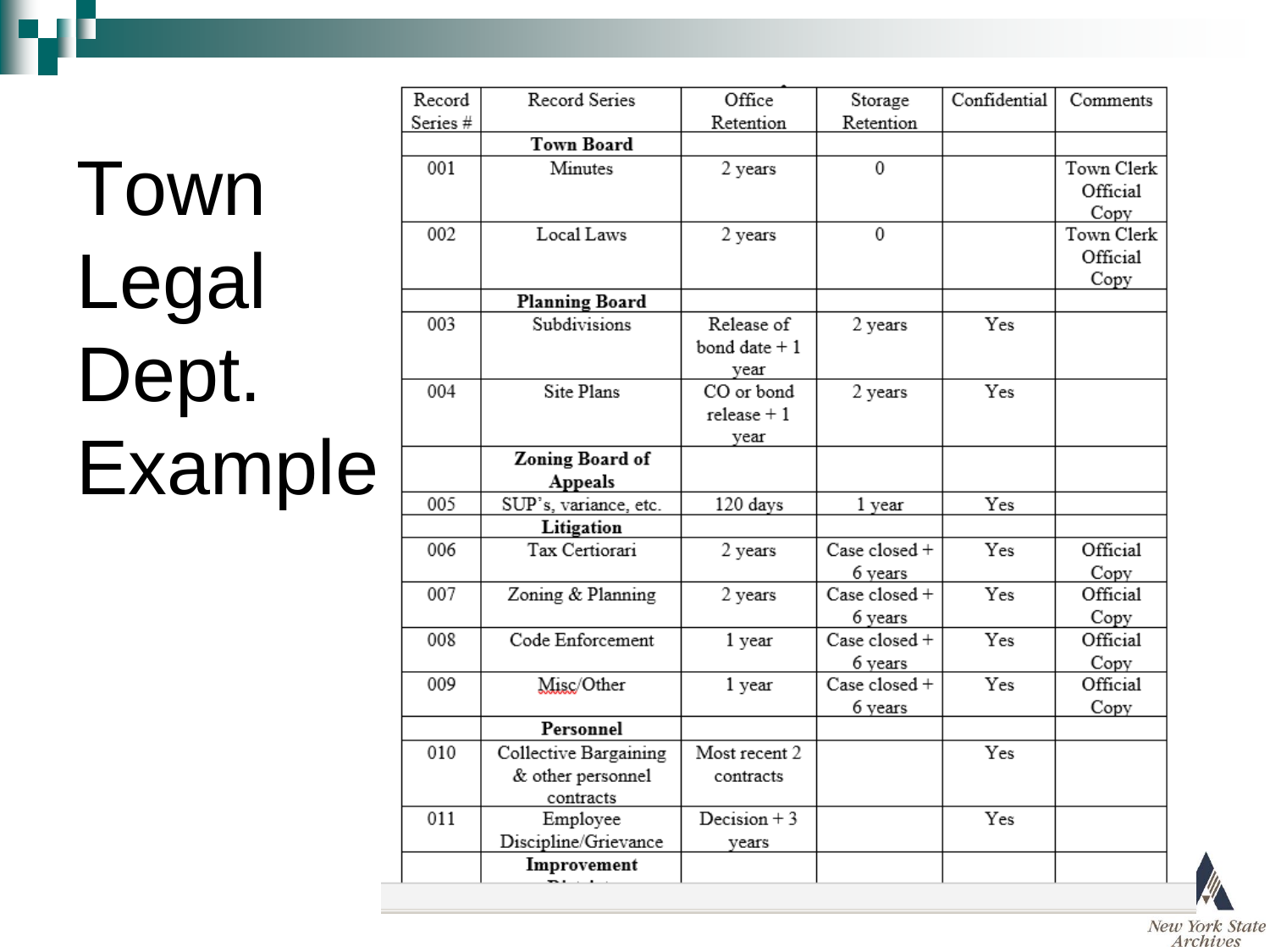# **Tax** Assessor Example

| <b>Records Series</b>     | <b>Archives Schedule</b><br>Item# | <b>Retention Minimum</b>  | <b>Office Retain</b>      | <b>Storage Retain</b> |
|---------------------------|-----------------------------------|---------------------------|---------------------------|-----------------------|
| Assessment Rolls-         |                                   |                           |                           |                       |
| Final                     | MU-1 #594b                        | 10 years                  | 1 year                    | 9 years               |
| Assessment Rolls -        |                                   |                           |                           |                       |
| <b>Tentative</b>          | MU-1 #594a                        | 5 years                   | 1 year                    | 4 years               |
| Assessor's Report         |                                   |                           |                           |                       |
|                           | MU-1 #592                         | 10 years                  | 5 years                   | 5 years               |
| Change of                 |                                   |                           |                           |                       |
| <b>Assessment Notices</b> |                                   |                           |                           |                       |
| <b>And Summaries</b>      | MU-1#10b                          | 6 years                   | 6 years                   | 0                     |
| E-911 Address             |                                   |                           |                           |                       |
| Change/Verification       |                                   |                           |                           |                       |
| Correspondence            | MU-1#10b                          | 6 years                   | 6 years                   | 0                     |
| Minutes of Board of       |                                   |                           |                           |                       |
| <b>Assessment Review</b>  | MU-1#590                          | Permanent                 | 0                         | Permanent             |
| Notice of                 |                                   |                           |                           |                       |
| Determination of          |                                   |                           |                           |                       |
| Board of                  | MU-1 #590                         | 6 years                   | 6 years                   | 0                     |
| <b>Assessment Review</b>  |                                   |                           |                           |                       |
| Property                  | MU-1 #583                         | Permanent                 | Permanent                 | 0                     |
| <b>Assessment Cards</b>   |                                   |                           |                           |                       |
|                           |                                   |                           |                           |                       |
| <b>Purchase Orders</b>    | MU-1#19                           |                           |                           |                       |
| (Duplicate Records)       |                                   | 0 after no longer         | 0 after no longer         | 0                     |
|                           |                                   | needed                    | needed                    |                       |
| <b>Real Property</b>      |                                   |                           |                           |                       |
| Appraisals                | MU-1 #584                         | 4 years after             | 4 years after             | 0                     |
|                           |                                   | superseded or<br>obsolete | superseded or<br>obsolete |                       |
|                           |                                   |                           |                           |                       |
| Renewal                   |                                   |                           |                           |                       |
| Applications for          |                                   |                           |                           |                       |
| Seniors and               |                                   |                           |                           |                       |
| <b>Disabled Persons</b>   | MU-1#589b                         | 6 years                   | 6 years                   | 0                     |
|                           |                                   |                           |                           |                       |

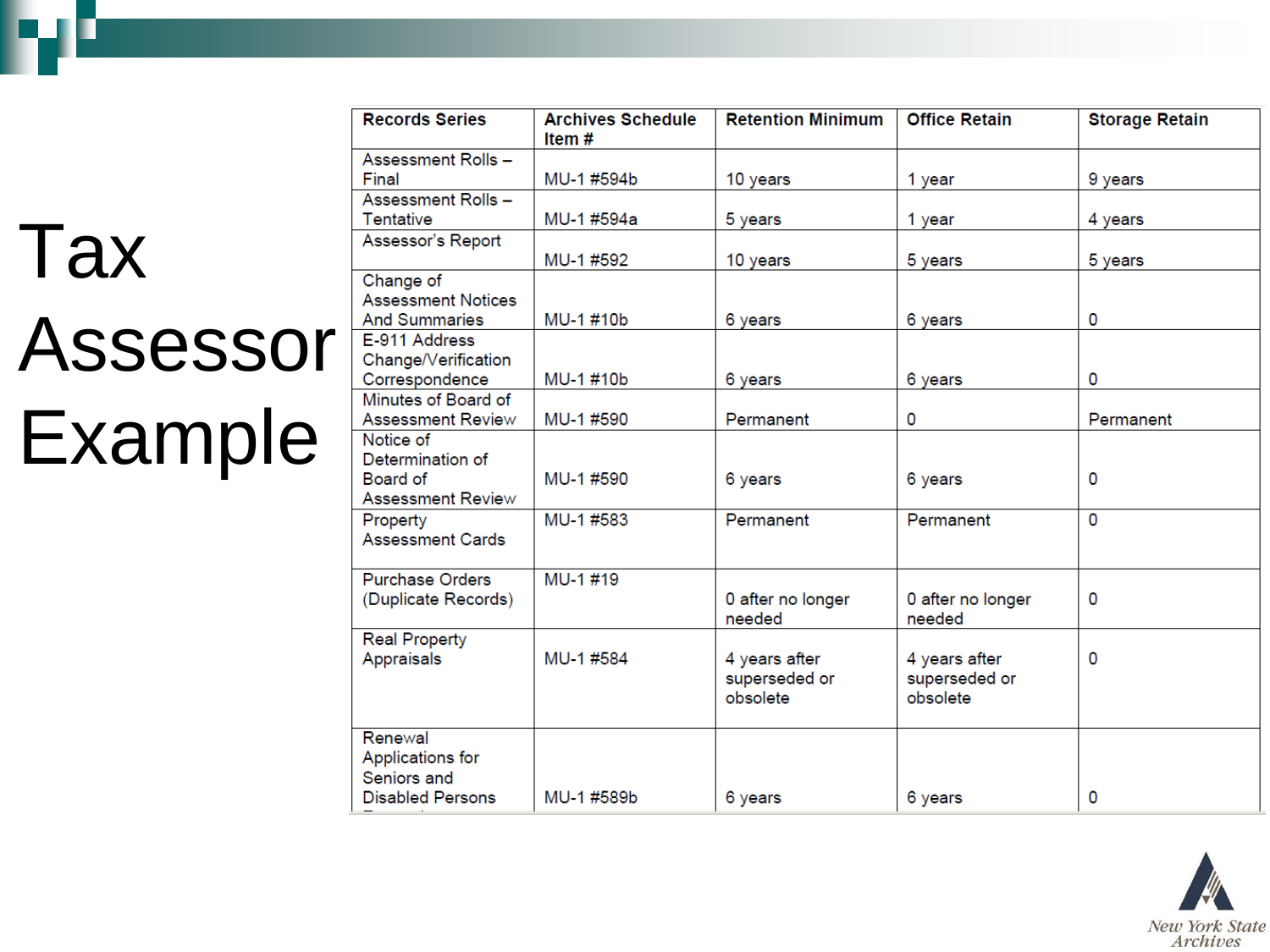# Tax Receiver Example

| <b>Records Series</b>                | <b>Archives Schedule</b><br>Item $#$ | <b>Retention</b><br><b>Minimum</b> | <b>Office Retain</b>                                                         | <b>Storage Retain</b> |
|--------------------------------------|--------------------------------------|------------------------------------|------------------------------------------------------------------------------|-----------------------|
| <b>General Fund</b><br>subject files | 66/256                               | $6$ years + current                | 6 years + current                                                            | N/A                   |
| <b>Bank Statements</b>               | 61/263                               | 6 years + current                  | 6 years + current                                                            | N/A                   |
| General<br>Correspondence            | 2/10 <sub>b</sub>                    | 6 years + current                  | 6 years + current                                                            | N/A                   |
| School tax<br>collection files       | 173/595a                             | 6 years + current                  | 6 years + current                                                            | N/A                   |
| Town tax bills                       | 173/595a                             | 6 years + current                  | 1 year $+$ current                                                           | 5 years               |
| School tax bills                     | 173/595a                             | 6 years $+$ current                | 2 years + current                                                            | 4 years               |
| <b>Water bills</b>                   | 66/256b                              | 6 years + current                  | 1 year $+$ current                                                           | 5 years               |
| Water district usage<br>printouts    | 66/256b                              | $6$ years + current                | 6 years + current                                                            | N/A                   |
| <b>Town Tax Roll</b>                 | 173/594c                             | Permanent                          | 3 years + current<br>Microfiche for earlier<br>years is in Clerk's<br>office | N/A                   |
| <i>Marrante</i>                      | 172/50A <sub>c</sub>                 | Dermanent                          | Dermanent                                                                    | <b>NI/A</b>           |

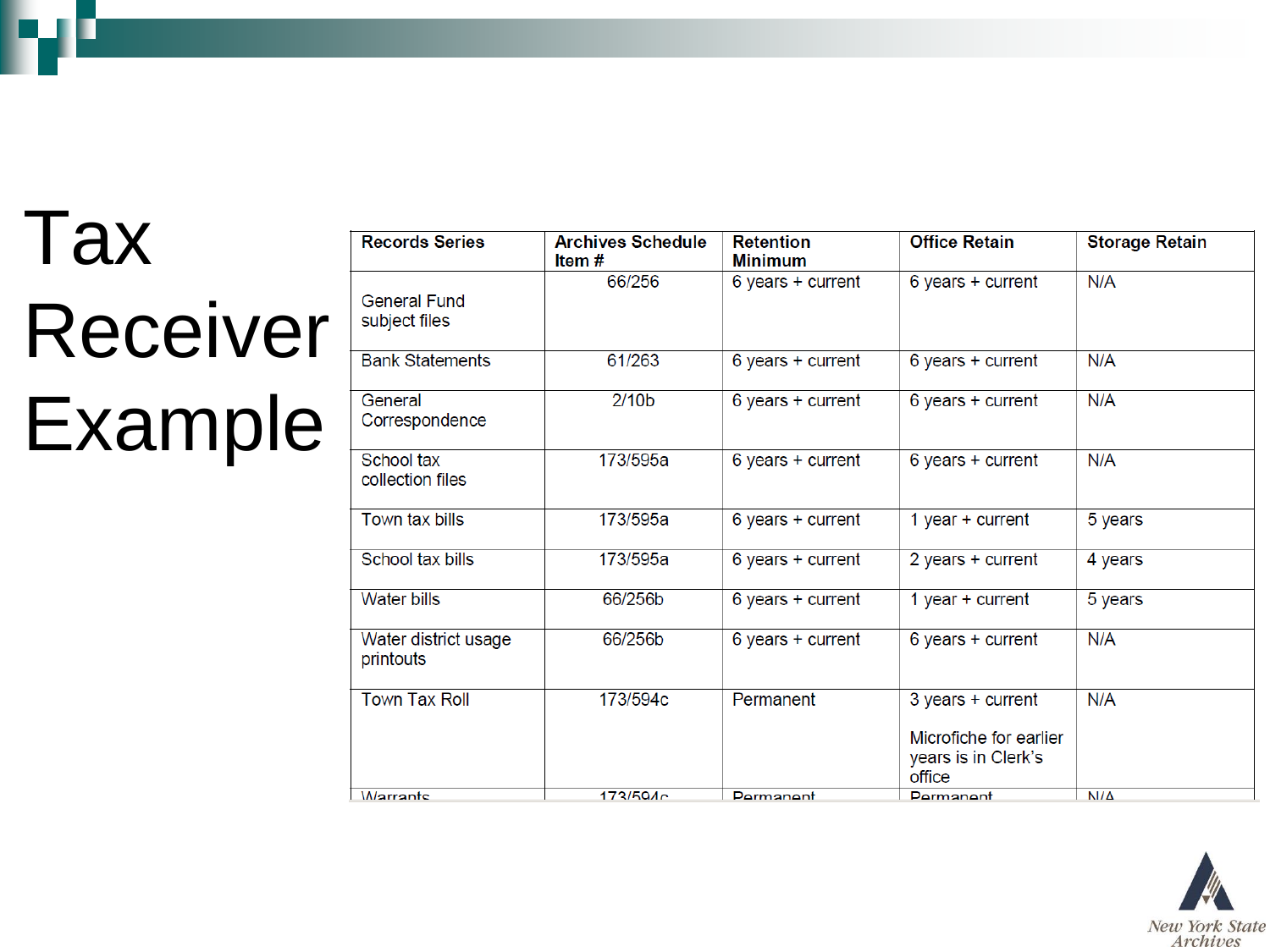$\overline{\phantom{a}}$ Office Records Series  $SA#$ Storage **Annual Reports**  $[23]$ **Total Retention** Notes: Building Inspection, Police, Town Clerk's Office Permanent

| Records Series                   | SA #            | Office    | Storage |  |  |
|----------------------------------|-----------------|-----------|---------|--|--|
| <b>Cemetery Records</b>          | $[63]$ - $[69]$ |           |         |  |  |
| <b>Total Retention</b><br>Notes: |                 |           |         |  |  |
|                                  |                 | Permanent |         |  |  |
|                                  |                 |           |         |  |  |

| Records Series                   | SA#                   |  | Office | Storage |
|----------------------------------|-----------------------|--|--------|---------|
| Dog Kennel License               | $[162]$               |  |        |         |
| <b>Records</b>                   |                       |  |        |         |
| <b>Total Retention</b><br>Notes: |                       |  |        |         |
|                                  | 0 after superseded or |  |        |         |
|                                  | obsolete              |  |        |         |
|                                  |                       |  |        |         |

| Records Series             | SA#                       |  | Office                      | Storage |  |
|----------------------------|---------------------------|--|-----------------------------|---------|--|
| <b>Peddler and Stadium</b> | $[315]$                   |  |                             |         |  |
| <b>Vendors Permits</b>     |                           |  |                             |         |  |
| Total Retention<br>Notes:  |                           |  |                             |         |  |
|                            |                           |  | 3 years after expiration or |         |  |
|                            | denial of renewal license |  |                             |         |  |



## Town Clerk Example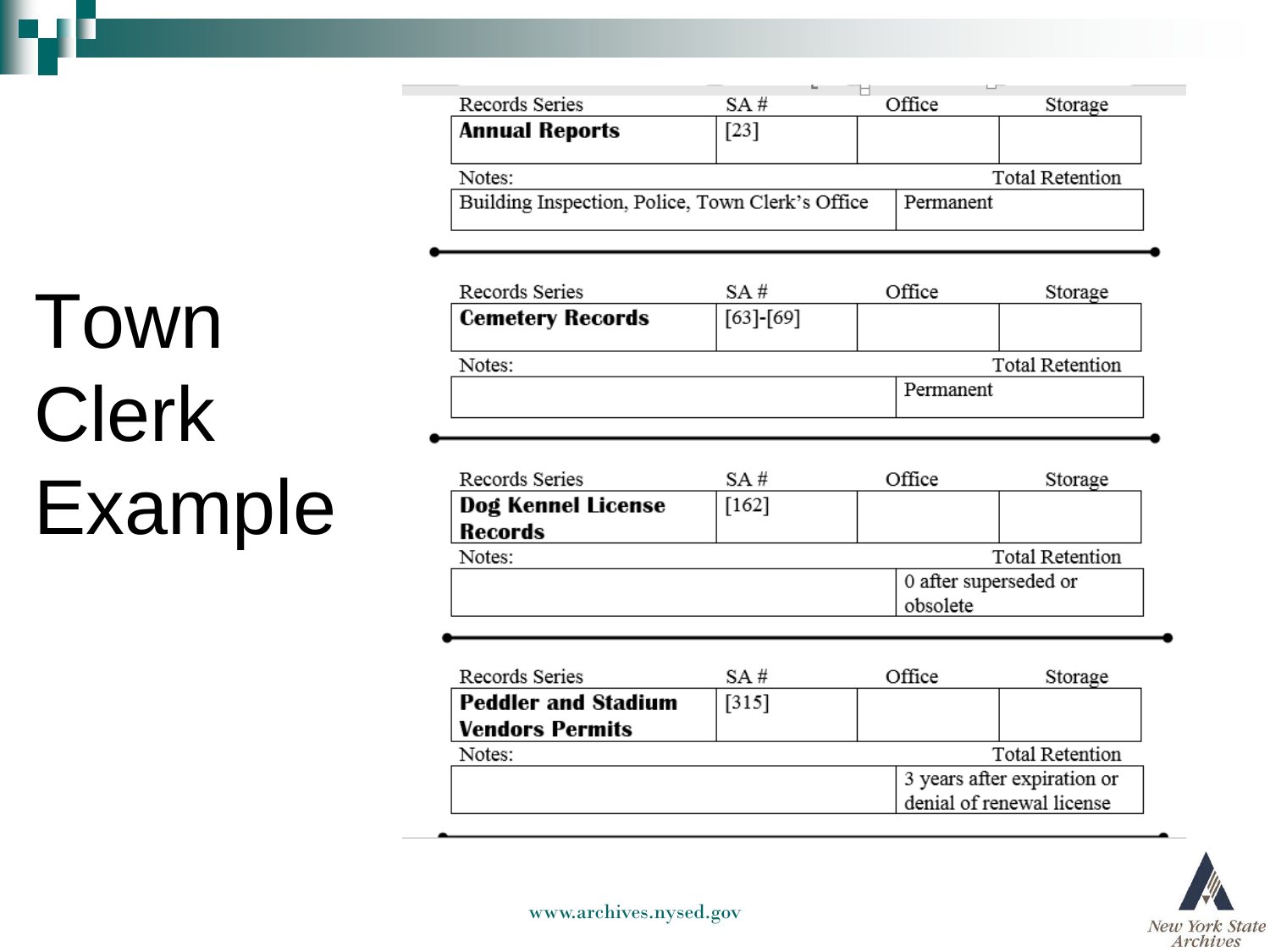### Keep Records Longer ?

■ Can keep records longer than required

- **Do so selectively**
- When in doubt: Don't

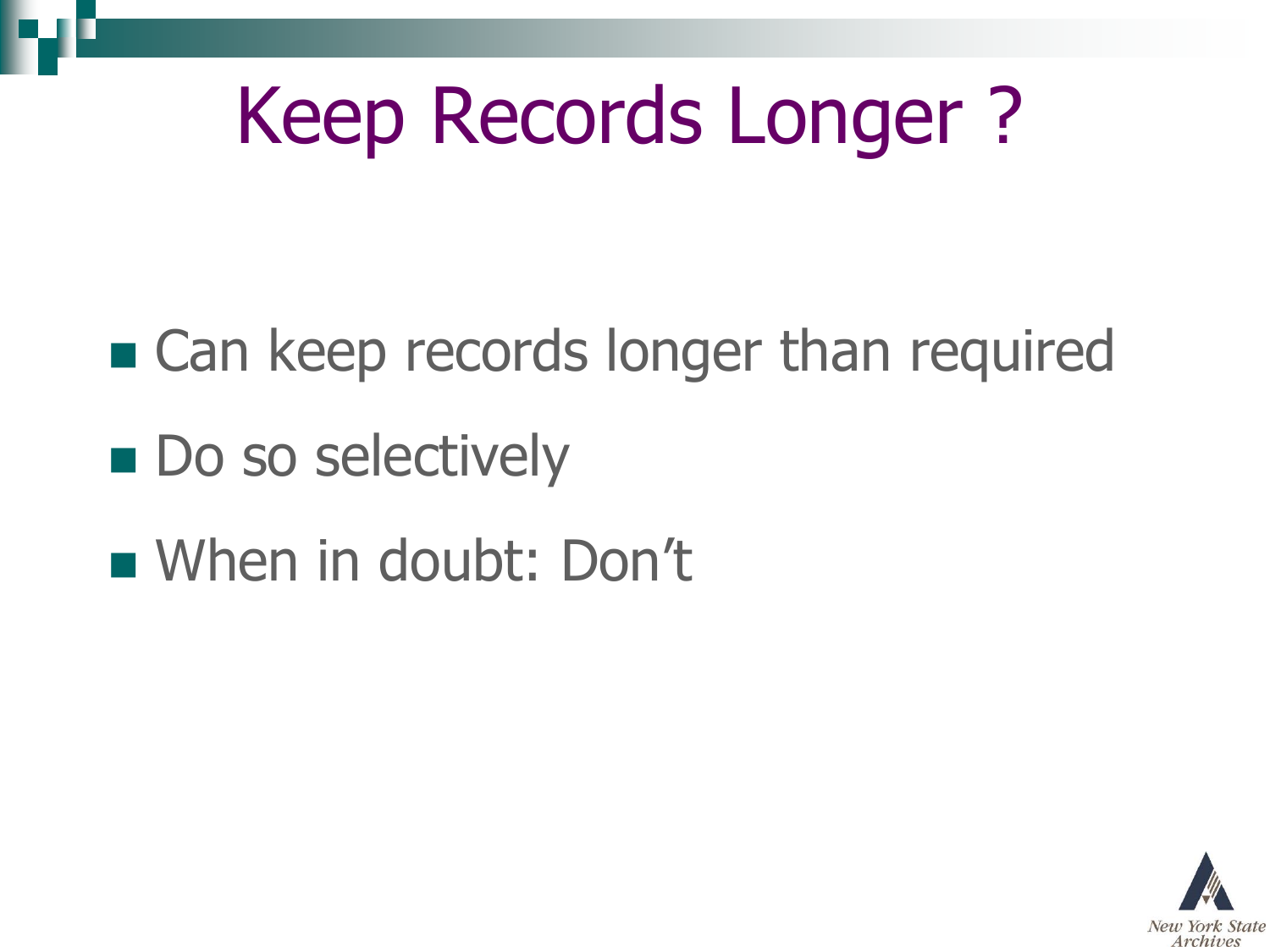## Determining Longer Retention Periods I

- **Decide how long to keep records in office** (Until they are inactive)
- Determine how long records are active
	- Interview records users
	- $\square$  Keep use statistics

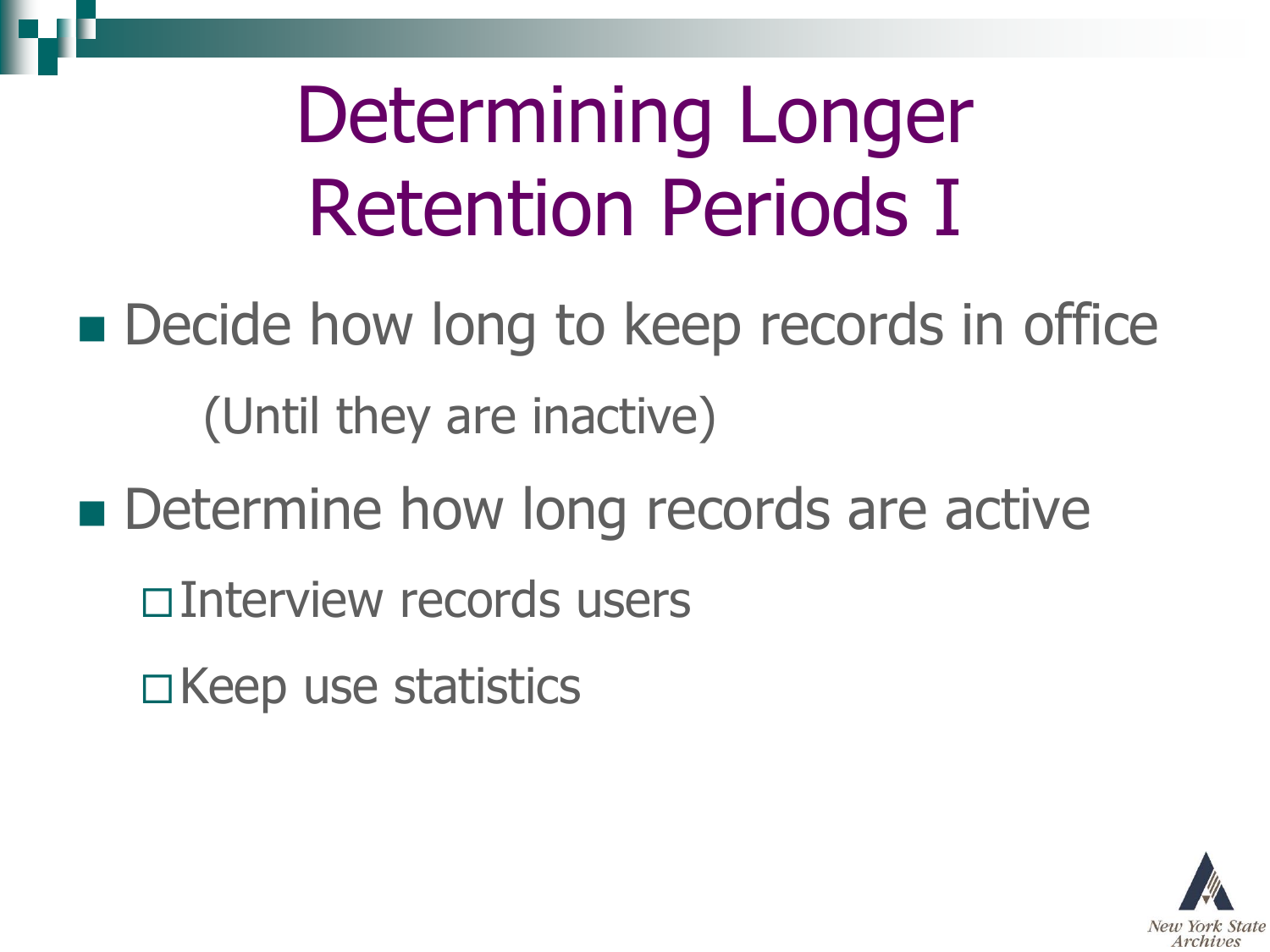Determining Longer Retention Periods II

- **Decide how long to keep records** altogether
	- However long you need them
- Determine need to refer to records
	- Can other records fulfill this need?
	- $\square$  Is need real, or an office tradition?

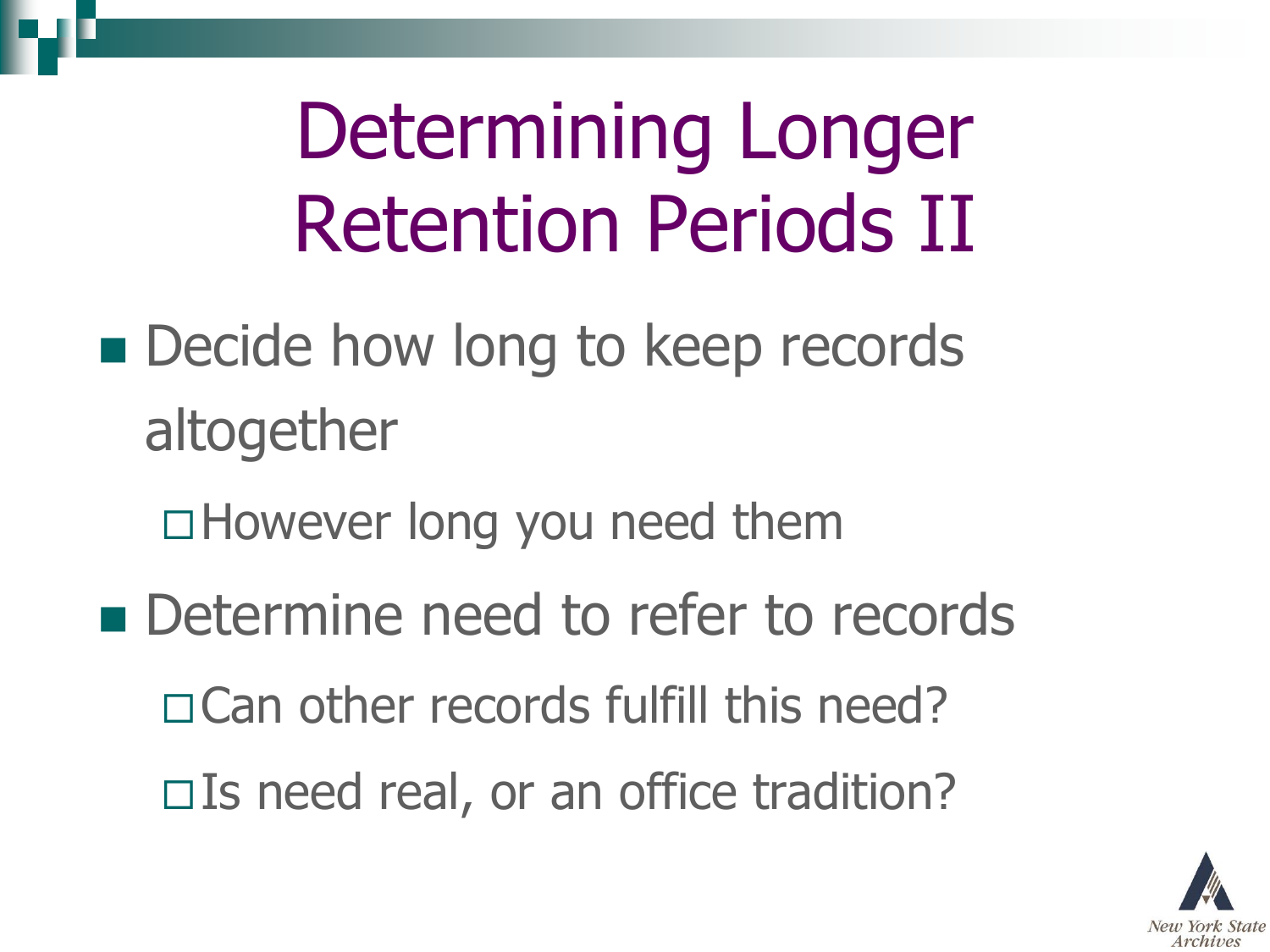### Determining Longer Retention Periods III

- **Decide if there are historical reasons to** keep records longer
- Are records valuable historically?
	- When?
	- □Why?
	- What information?
	- □Who?

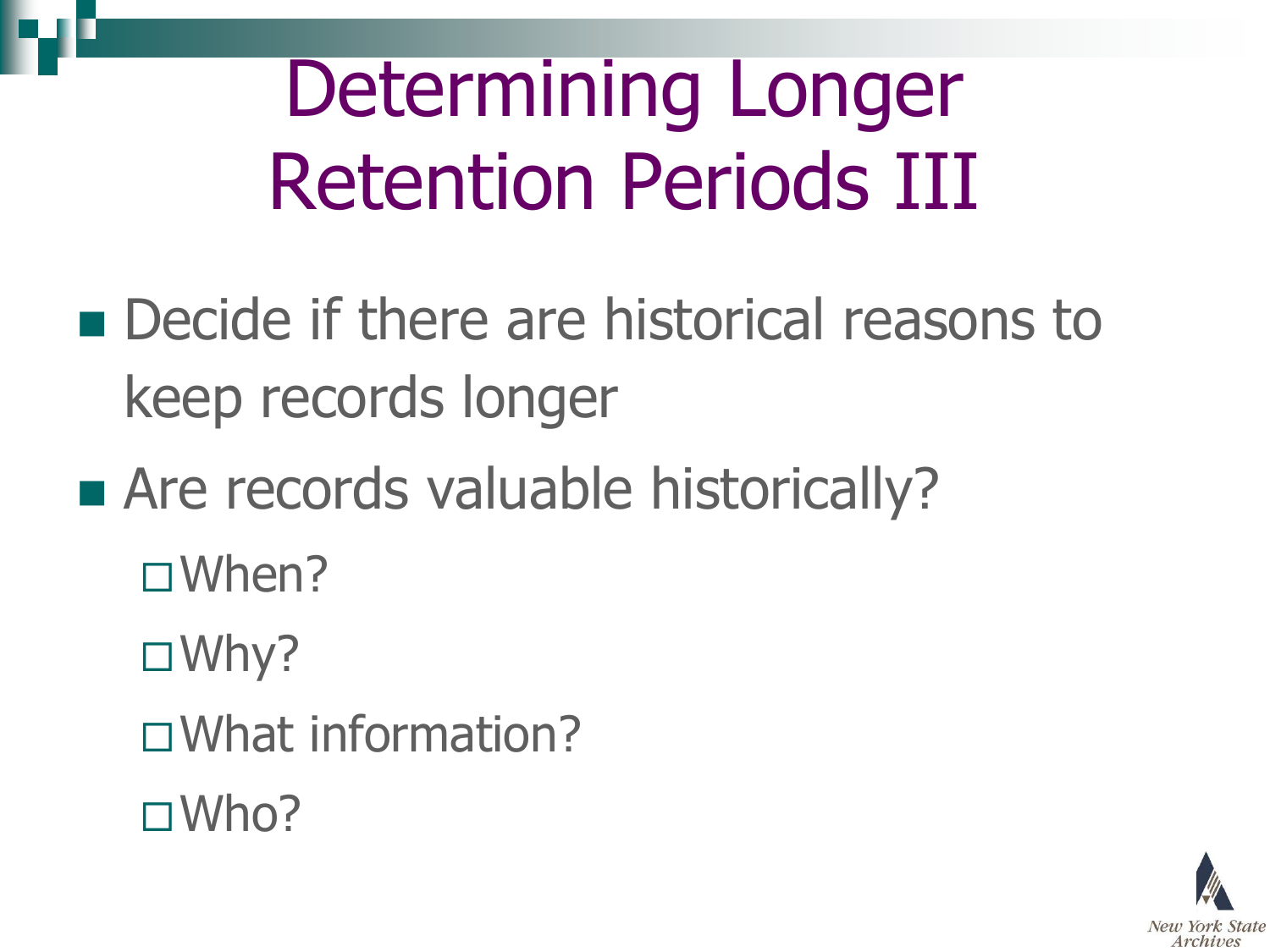## Making Sure Offices Use Your Schedule I

- Have offices/units help develop schedule
- Give offices/unit own copies of schedules
- **Make schedules part of policy**
- Set up formal disposal day each year

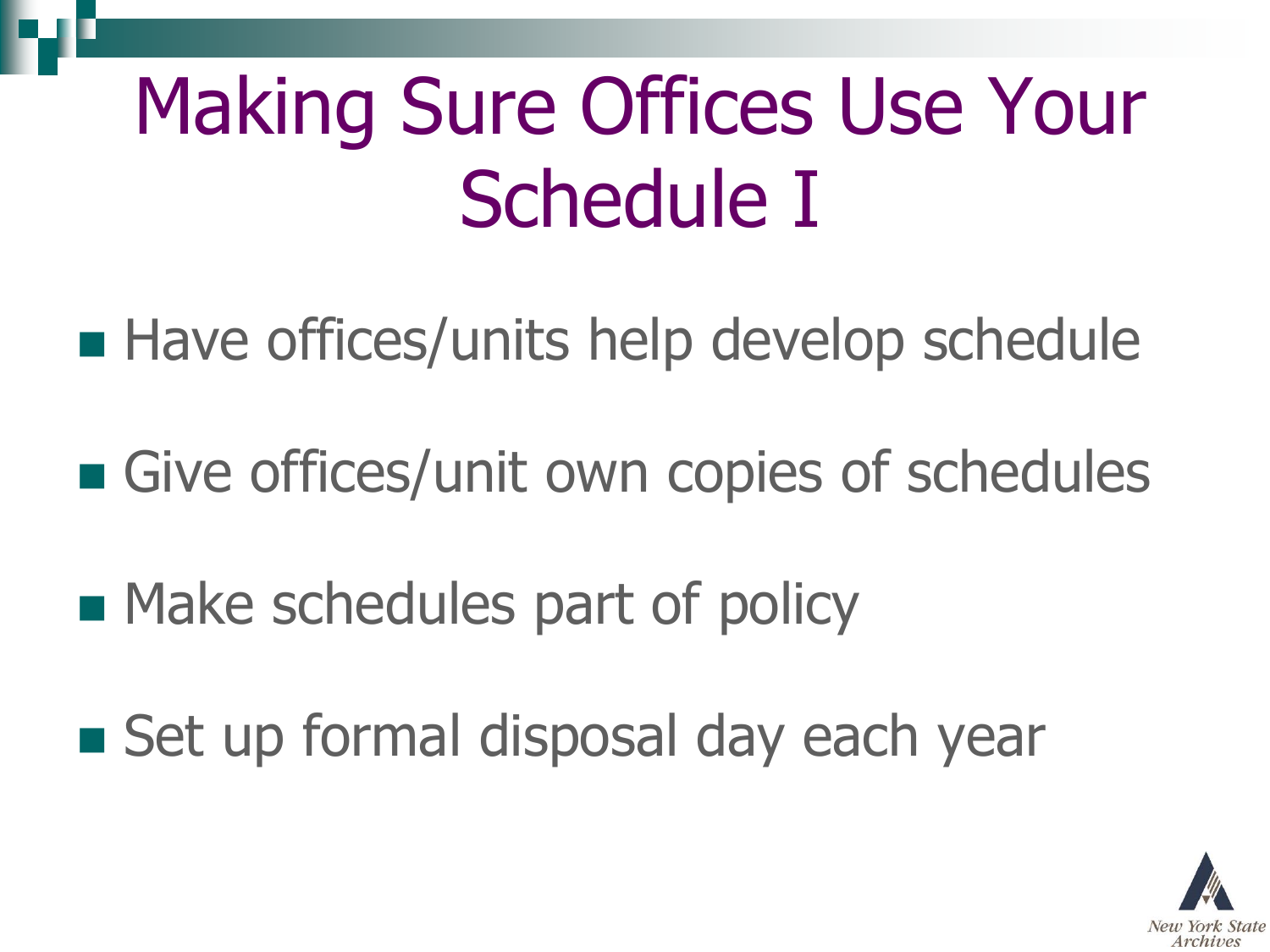## Making Sure Offices Use Your Schedule II

- **Remind people to clean their files**
- **Explain how schedule helps them**
- **Include schedule in all staff orientation**

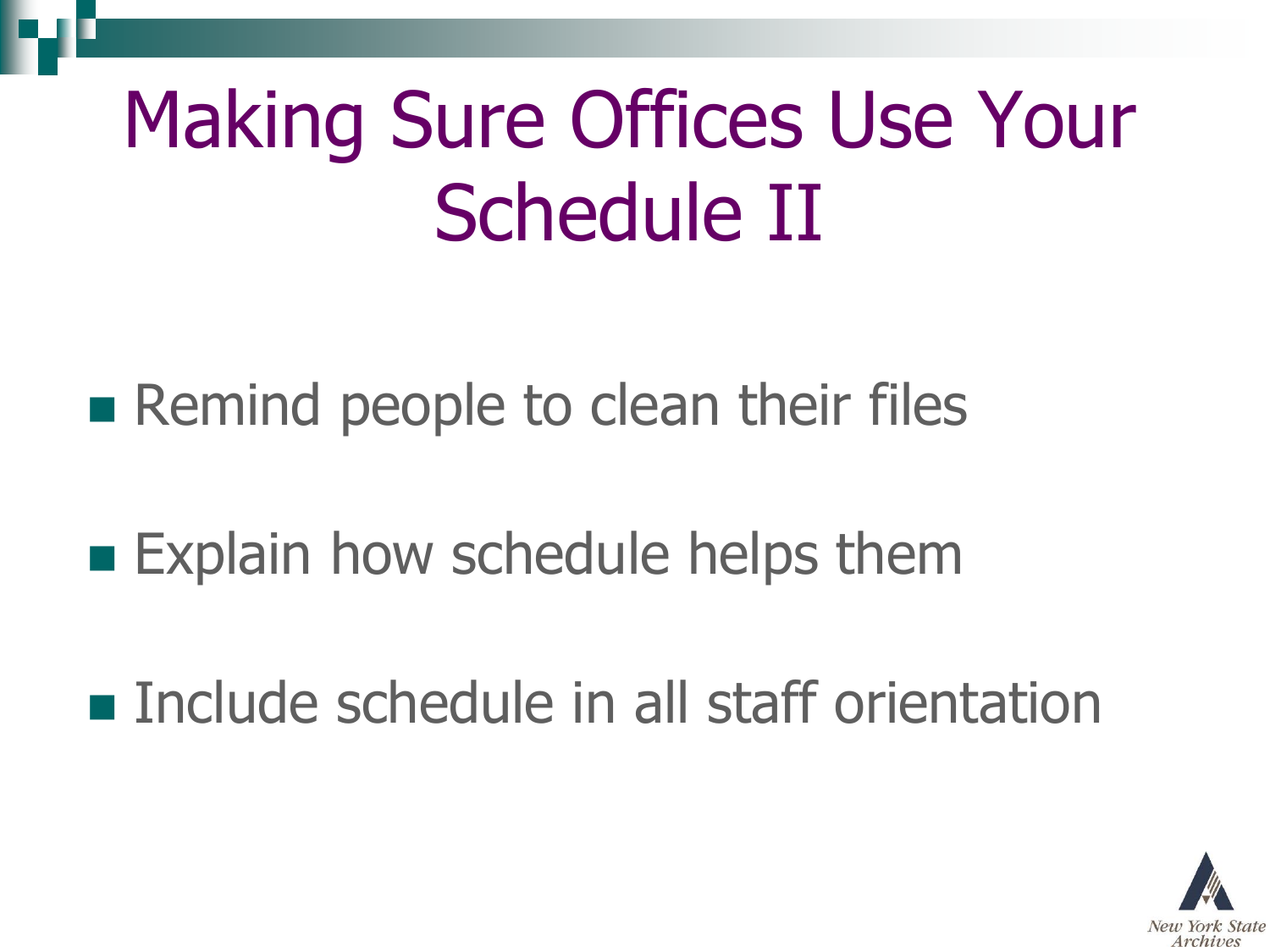### How to Destroy Records

■ Choose method of destruction

- **Dispose of records appropriately**
- **Destroy confidential records completely**

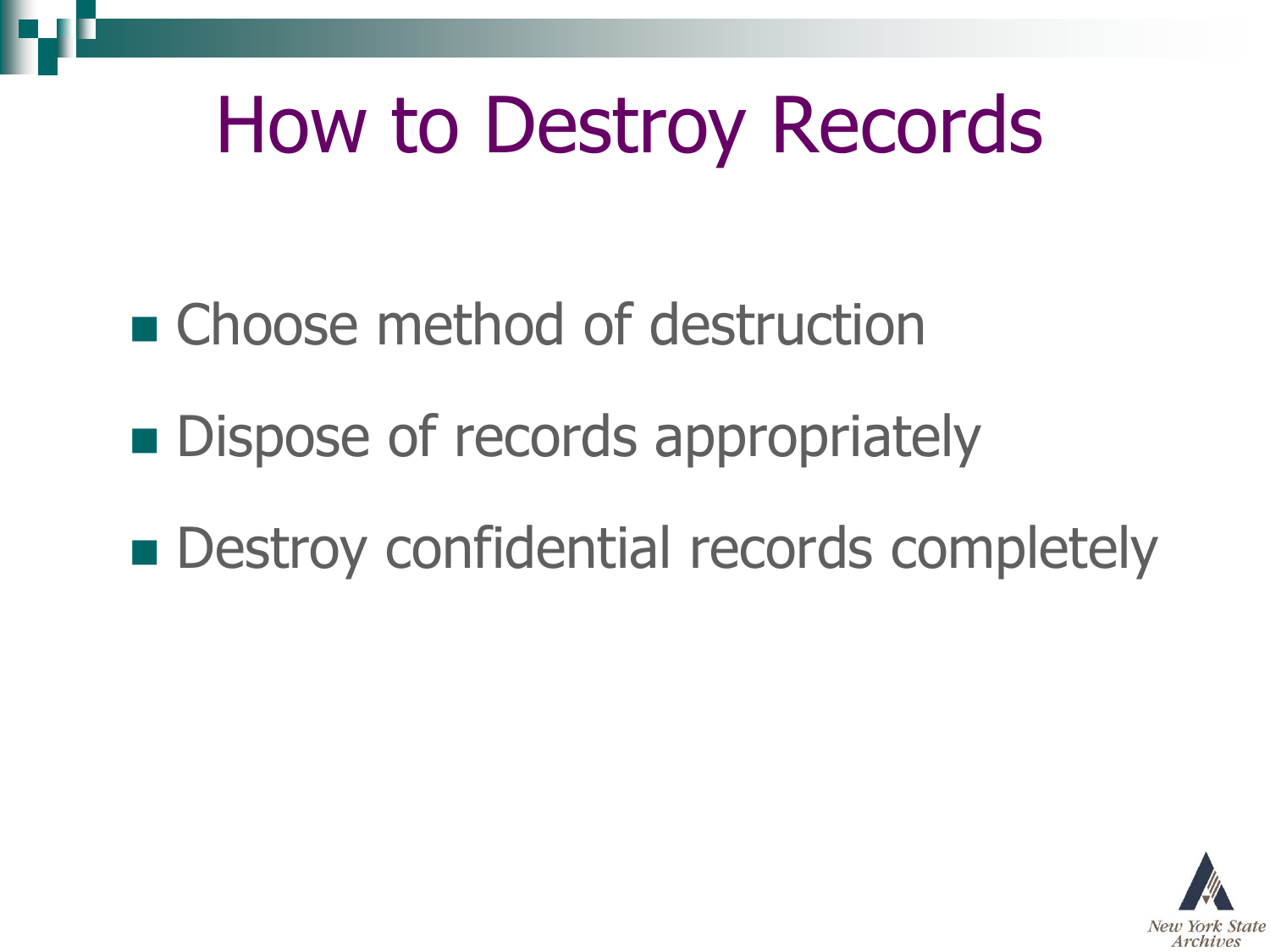## Managing Destruction of ER

- Control all computers
	- □PCs, laptops, tablets, PDAs, digital cameras
- Control all copies
	- □Backups, printouts, microfilm
	- □ Detachable devices, removable media
- Have method of halting destruction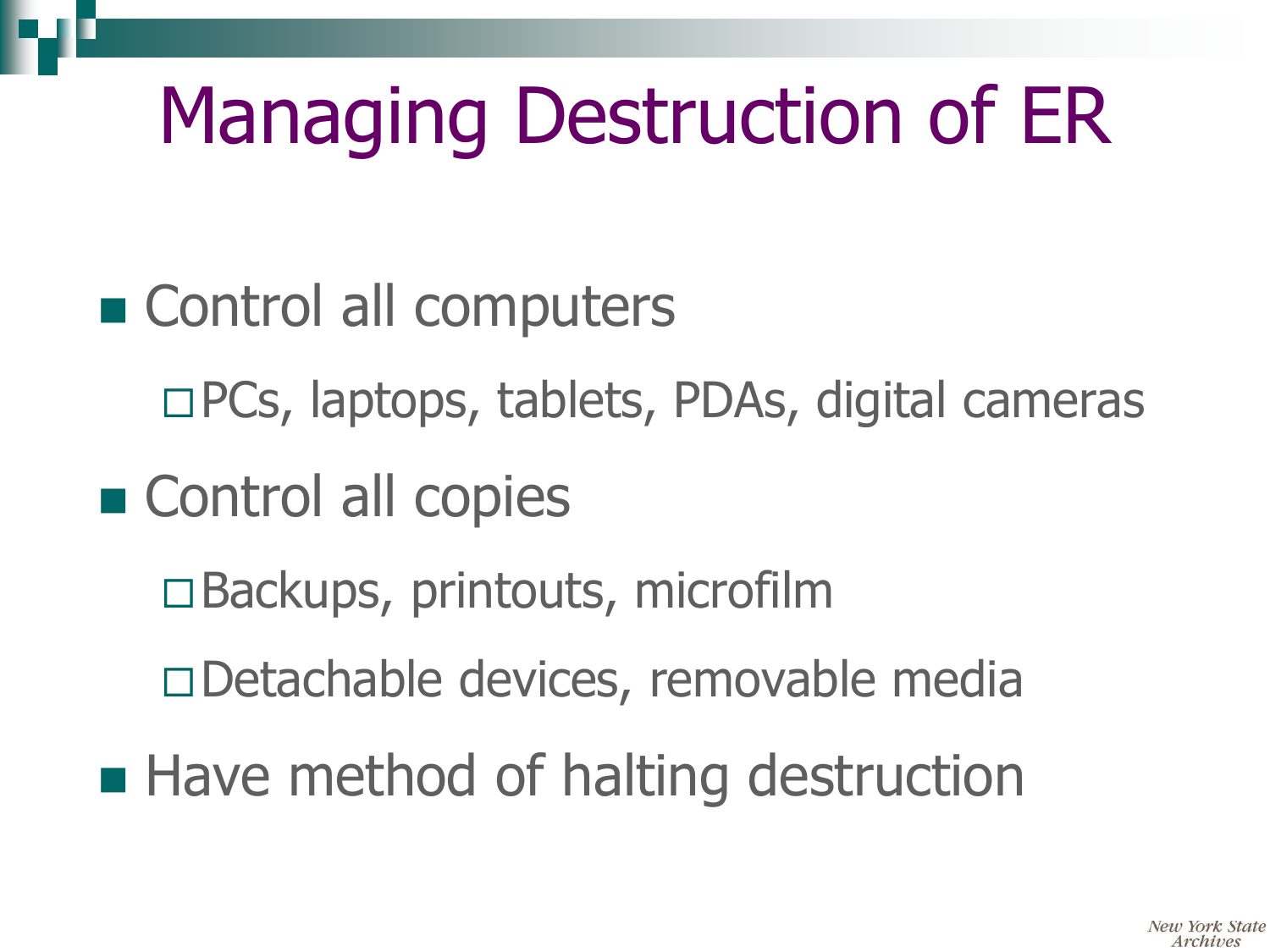## Destruction of ER

When

- **Planning records system**
- **End of retention period**
- Computer reassignment or put into surplus

How

- **Physical destruction**
- **Degaussing**
- Overwriting (scrubbing)

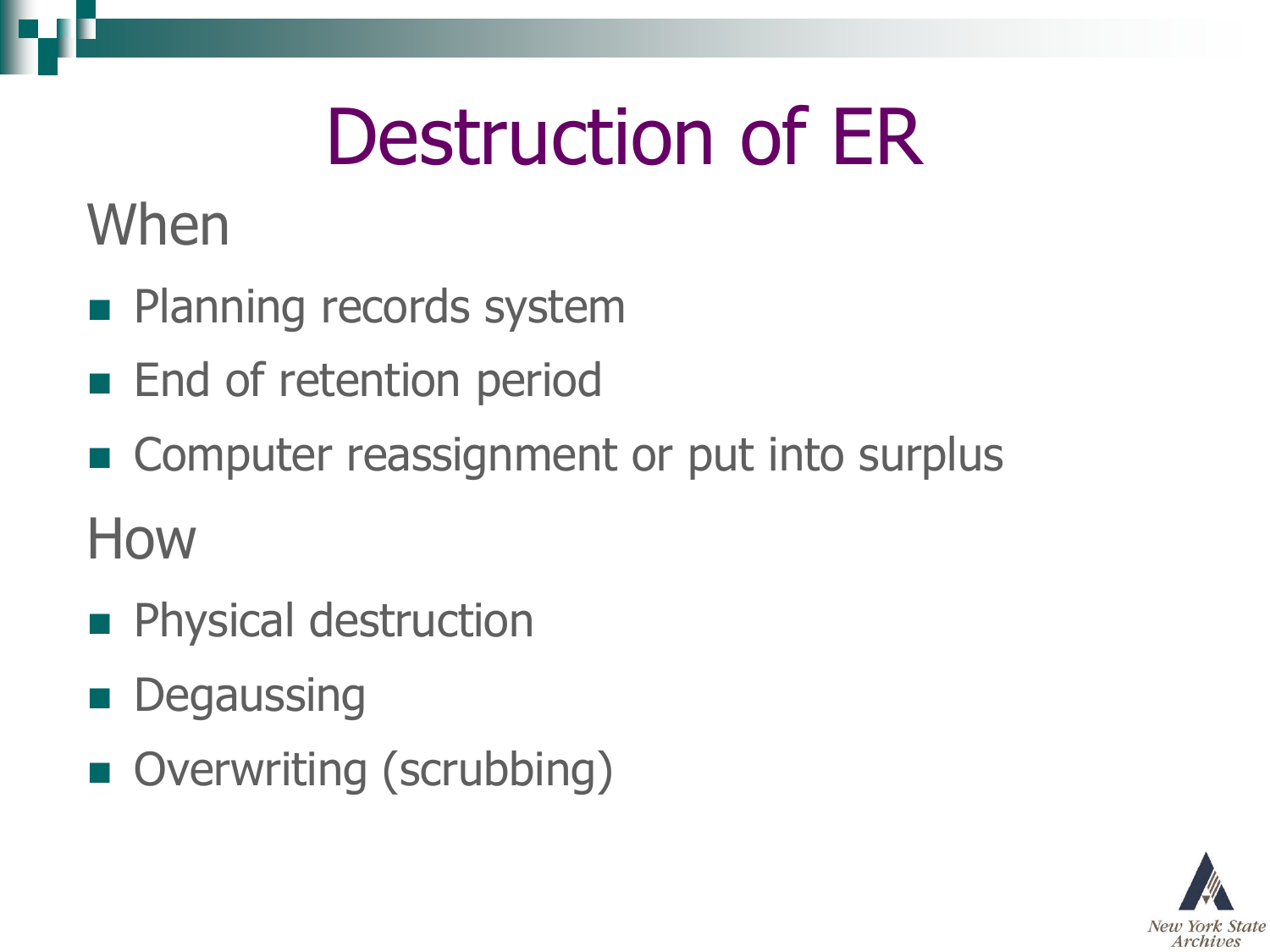## Documenting Disposition

- Maintain record of what is destroyed  $\Box$ Keep track of records destroyed □ For your protection
	- □ Proves you disposed of records legally

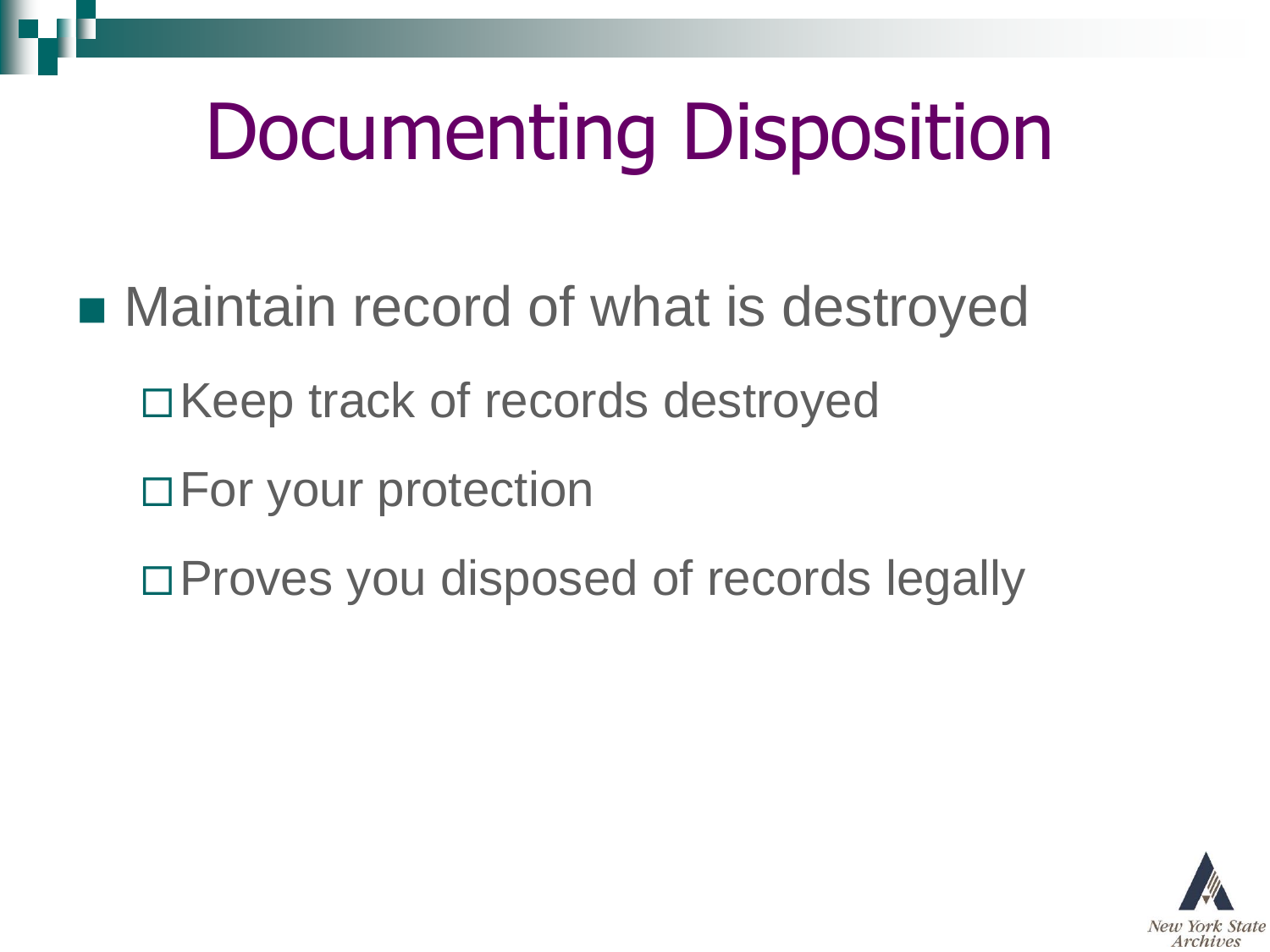### Importance of Schedules

- **Disposition is a way to control records**
- Office schedules help formalize RM
- **Appropriate destruction solves problems**
- **Documenting disposition avoids problems**